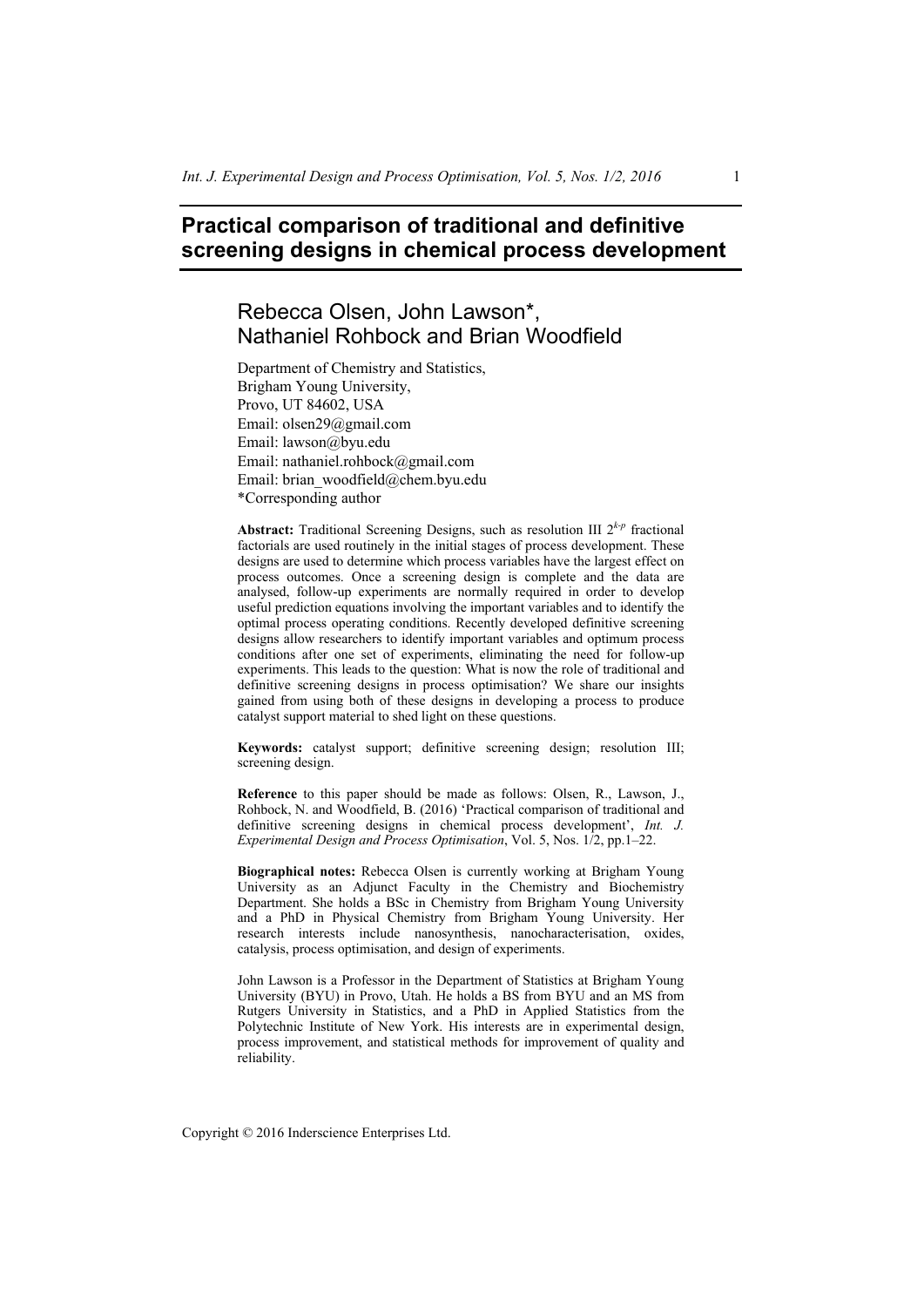Nathaniel Rohbok received Bachelor's from the University of Utah in Mathematics, and Master's in Statistics from BYU. After starting his career working for BioStat Solutions Inc. as a Statistical Analyst, a desire to work in quality improvement, design of experiments, and statistical process control led him to his current position as a Quality Engineer (ASQ CQE) at Myriad Genetics Laboratories in SLC, Utah.

Brian Woodfield is a Professor of Chemistry and Biochemistry at Brigham Young University (BYU) in Provo, Utah. He holds a BS and MS in Chemistry from BYU and a PhD in Physical Chemistry from the University of Californiaat Berkeley. His research interests are in the fields of lowtemperature physics, chemical thermodynamics, nanomaterials, and catalysts and catalyst supports.

#### **1 Introduction**

Good manufacturing processes should rely on a sound understanding of the impact of various process inputs upon the efficiency of process operation and the critical characteristics of the resulting product. For example, the US Food and Drug Administration's Current Good Manufacturing Practices (CGMPs) initiative for the 21st century emphasises this approach (US Food and Drug Administration, 2004, 2011). This is normally done in a two-step process where an initial screening design is used to identify important process inputs, and further follow-up experiments are conducted with the important factors (according to a response surface design) to define the optimal operating conditions (Abu-Absi et al., 2010).

Box (1999) previously elucidated the role of experimental designs and response surface methods in a process of sequential learning to innovate or design a manufacturing process. This process usually starts with a two-level screening design followed by a factorial design with the important factors in order to estimate two-factor interactions. The method of steepest ascent can be used, if needed, to move to a new location in the factor space. Finally, follow-up experiments can augment the two-level factorial design and expand it to a central composite design that will provide data to estimate the full quadratic model and identify optimum operating conditions. Normally, it is recommended that no more than 25% of the research budget be allocated to the initial screening experiments since it may be discovered that inappropriate factor levels were chosen or that one or more factors, later recognised as important, were not included in the design. For this reason, very efficient two-level resolution III fractional factorial or Plackett-Burman designs have been traditionally recommended for initial screening experiments.

Recently developed three-level definitive screening designs (Jones and Nachtsheim, 2011, 2013; Xiao et al. 2012) provide main effects' estimates that are unbiased by quadratic effects and linear by linear interaction effects. In addition, no two linear-bylinear interactions are completely confounded. These designs are very efficient. They require only one run more than twice the number of factors in the design, and when there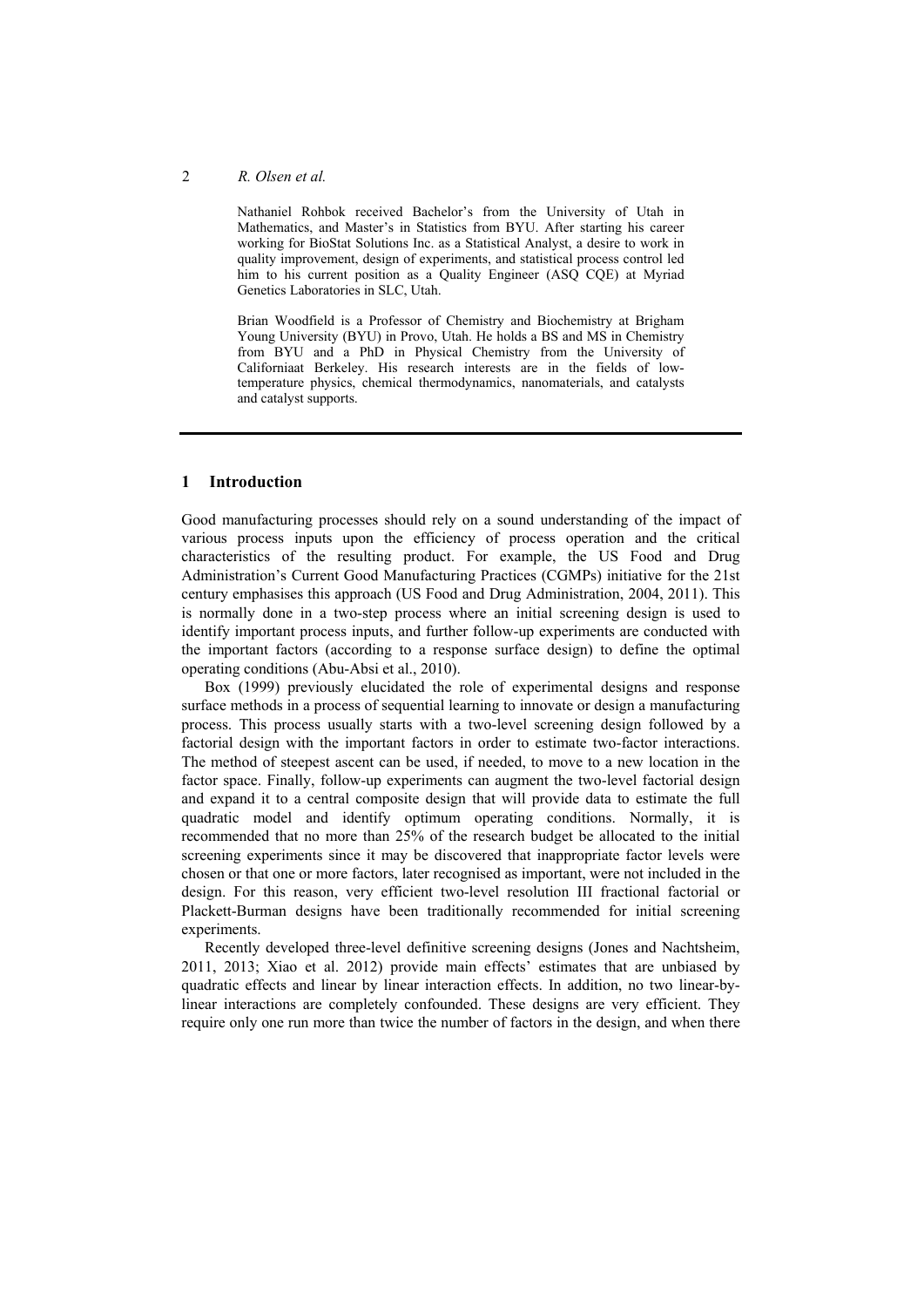are at least six factors in the design, they permit efficient estimation of a full quadratic response surface in any subset of three factors or less. For this reason, developers of these designs suggest that their use may eliminate the need for follow-up experiments and that one design can be used for both screening and response surface exploration. Since there is no defining relation, the alias pattern for a definitive screening design, which includes partial confounding among two-factor interactions and among two-factor interactions and quadratic terms, cannot be listed simply like the alias pattern for a regular fractional factorial design. It can be best visualised by looking at the colourmap of the correlations computed from the design matrix that includes main effects, quadratic effects, and twofactor interactions (Jones and Nachtsheim, 2011). These designs are only described briefly (if at all) in the recent reference books on experimental design.

Data from definitive screening designs cannot be analysed using a saturated set of orthogonal contrasts (the normal practice with regular fractional factorial designs). The interaction effects are partially confounded with quadratic effects and other interaction effects. The data can be analysed using regression subset procedures similar to those used to detect interactions with Plackett-Burman designs or orthogonal arrays (Hamada and Wu, 1992; Chipman, Hamada and Wu, 1997; Lin, 1999; Lawson, 2002). Jones and Nachtsheim (2011) suggested a simple procedure using a forward stepwise regression that enforces effect heredity (Hamada and Wu, 1992). They recommend all terms in the quadratic response surface model be used as candidate terms. To enforce effect heredity, they modify the forward stepwise regression in the following way. If an interaction or quadratic effect is the next term to enter the model, then the main effect(s) that define that quadratic or interaction term should also be added to the model (if they are not already in the model). This modified forward stepwise procedure is available using the *combine* option in the forward stepwise regression in JMP or with the fhstep function in the R package daewr (Lawson, 2015a). Some may argue that the stopping rules used in forward stepwise regression are a little more subjective than graphically examining a set of orthogonal contrast effects as is normally done when analysing the data from a regular fractional factorial design. Therefore, those who are accustomed to using and analysing data from regular fractional factorials may feel uncomfortable with the new screening designs.

Can adequate screening and response optimisation really be accomplished after conducting one set of experiments according to a definitive screening design? If so, what is the role of traditional resolution III two-level screening designs and sequential followup experimentation as recommended by Box and others? The answer to these questions will depend upon the unknown but underlying model that generates the data. By choice of a simulation model, either the traditional sequential approach to optimisation, or the use of a definitive screening experiment could be made to appear more efficient in a simulation study. Rather than trying to give conclusive answers to these questions, we attempt to shed some light on the quandary by sharing our experience in using both approaches in characterising the process of synthesising Al-modified anatase  $TiO<sub>2</sub>$ catalyst supports (Olsen et al., 2014).

 $TiO<sub>2</sub>$  is an excellent support material for metal and metal oxide catalysts in oxidative synthesis and pollution control reactions, such as CO oxidation at low temperatures, low-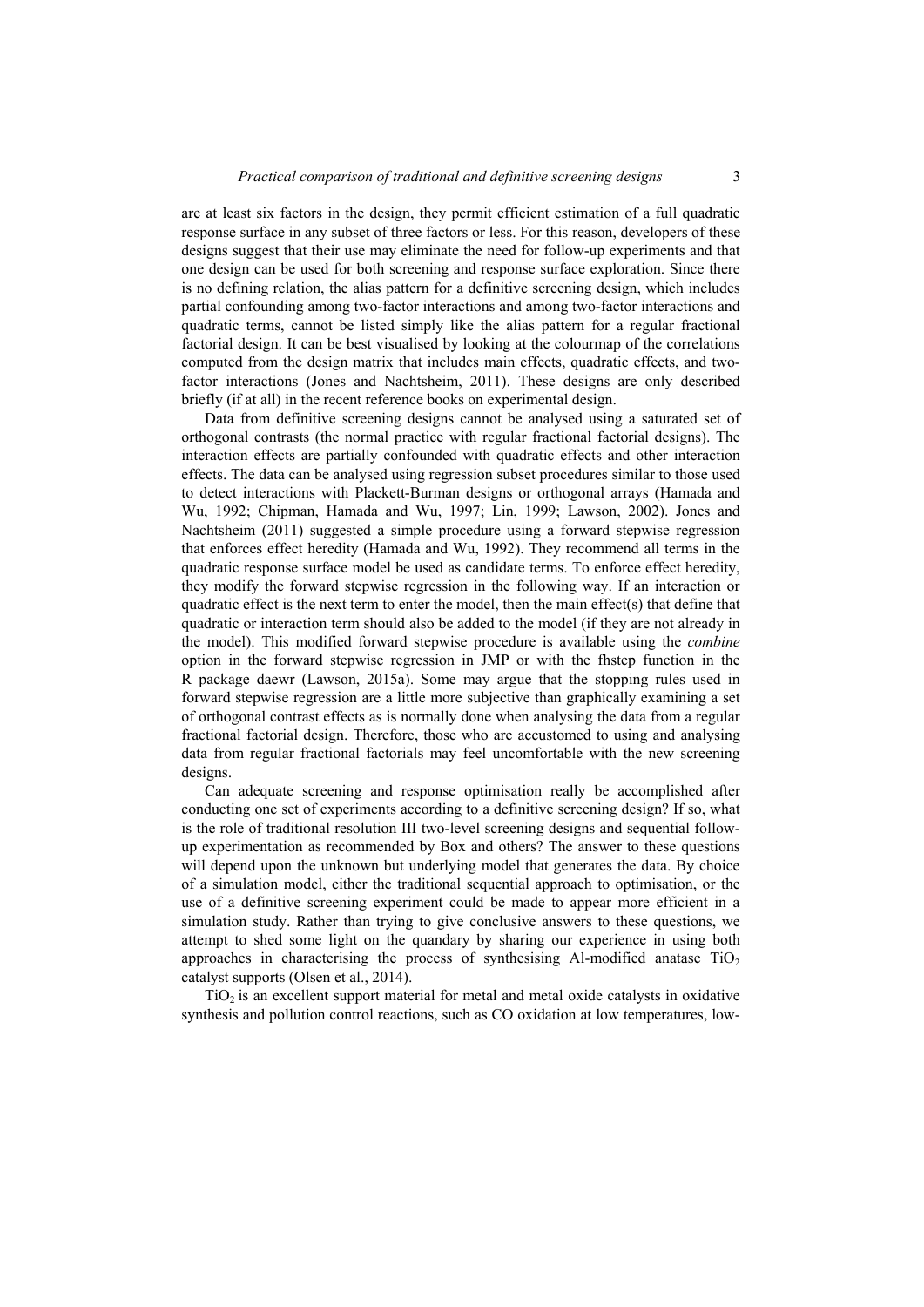temperature synthesis of hydrogen peroxide, complete oxidation of volatile organic compounds, etc. Each application of  $TiO<sub>2</sub>$ , as a catalyst support, requires different anatase or anatase/rutile properties such as, pore volume and pore diameter, while maintaining a large surface area. Therefore, prediction equations had to be determined that could identify process input values that would be appropriate for various applications.

The study began utilising a traditional  $2^{k-p}$  fractional factorial design to identify important process inputs because it could be easily augmented to form a central composite design in the factors found to be important. This would allow a quadratic model to be fit characterising the impact of process inputs upon the important anatase or anatase/rutile properties of TiO<sub>2</sub>. However, after completion of the experiments and analysis of the data, it was discovered that many additional follow-up experiments could be required (using the traditional approach) before a quadratic model could be fit to the data. Since the number of follow-up experiments required to form a central composite in the important variables could be even greater than the number of experiments required by a definitive screening design of Jones and Nachtsheim (2011), it was decided to start over using this new design rather than completing the necessary follow-up experiments to the  $2^{k-p}$  design. This allowed us to make a practical comparison of traditional screening and sequential follow-up with the definitive screening design. Based on the results of this comparison, we give our insights regarding the traditional approach and the newer definitive screening designs in process development and process improvement.

The remainder of this article is organised as follows. Section 2 describes the  $TiO<sub>2</sub>$ synthesis process and the traditional  $2_{III}^{10-6}$  fractional factorial design used in the initial screening experiment. Section 3 describes the models obtained from the analysis of the fractional factorial design. Section 4 describes alternative approaches to follow-up experiments that could be used for sequential augmentation of the initial design. Section 5 shows the definitive screening design, and Section 6 describes results obtained from analysing the data. Section 7 compares the information obtained from the initial fractional factorial to the information obtained from the definitive screening design. Section 8 compares the information obtained from the definitive screening design to what may have been obtained from the initial fractional factorial design plus sequential followup experiments. In the final section, we discuss the insights we have gained in attempting to use the traditional sequential screening-optimisation, and definitive screening design on the same process.

## **2 Synthesis process and fractional 2***k-p* **design**

The process of synthesising  $TiO<sub>2</sub>$  in the lab is a 4-step process as illustrated in Figure 1. Steps 3 and 4 could either be Rinse followed by Calcine or Calcine followed by Rinse. The starting materials were TiCl<sub>4</sub>, Al(NO)<sub>3</sub>⋅9H2O, and NH<sub>4</sub>HCO<sub>3</sub> (ABC). At each step of this process, there were at least two factors that could be varied, and at the end of the process, the resulting material was analysed to determine the surface area, pore volume and pore diameter.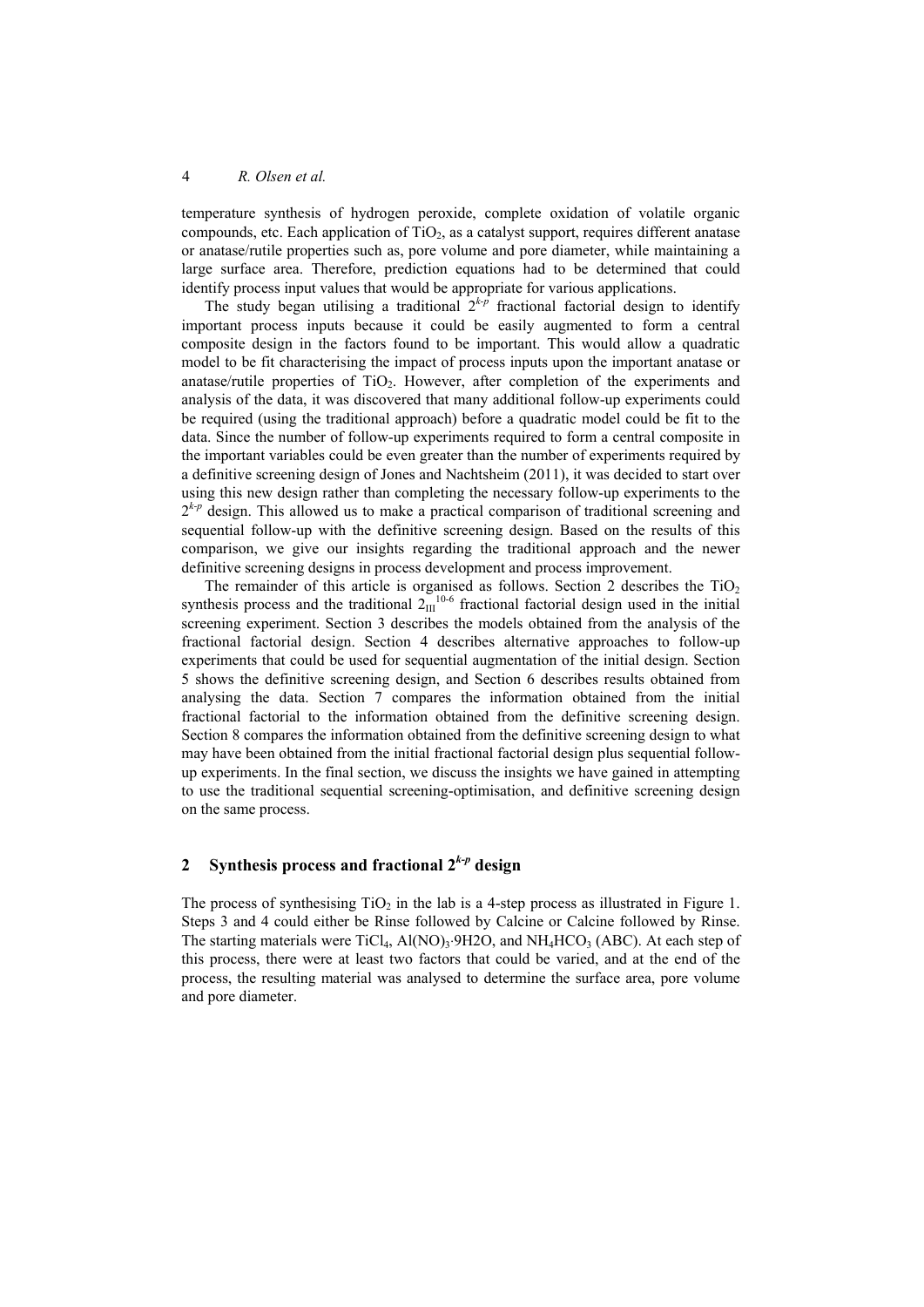**Figure 1** Process for synthesising  $TiO<sub>2</sub>$  in the lab



Table 1 shows the factors that could be varied at each step of the synthesis process and the two alternative levels for each factor. At the mixing step, the levels of mixing order are defined as follows: Ti/Al means that TiCl<sub>4</sub> and  $Al(NO)$ <sub>3</sub>⋅9H<sub>2</sub>O were mixed together in a mortar and pestle for 1 min after which  $NH<sub>4</sub>HCO<sub>3</sub>$  (ABC) was added and mixed for an additional minute; Al/ABC means that Al(NO)<sub>3</sub>⋅9H<sub>2</sub>O and NH<sub>4</sub>HCO<sub>3</sub> (ABC) were mixed together in a mortar and pestle for 1 min after which  $TiCl<sub>4</sub>$  was added and mixed for an additional minute. Next, the amount of distilled  $H_2O$  indicated by the level of factor  $C$ was added at the rate indicated by factor B, and the slurry was mixed an additional 5 min to form a stabilised anatase precursor. Factor D, the order of rinsing, is illustrated by the two possible paths in Figure 1. Using the upper alternative path, the material was first rinsed with distilled water using a vacuum filtration system and then immediately calcined. Using the lower alternative path in Figure 1, the material was first calcined and then rinsed with distilled water using a vacuum filtration system. In the drying step, both the time and temperature of drying were varied. In the calcination step, temperature, time and ramp rate were varied. Finally, Factor K (the mole % Al) is determined by the amount of the starting materials used in the mixing step.

| Factor |                                                | Low level $(\rightarrow)$ | High level $(+)$   |
|--------|------------------------------------------------|---------------------------|--------------------|
|        | Mixing step                                    |                           |                    |
| A      | Mixing order                                   | Ti/A1                     | AI/ABC             |
| B      | Speed of H <sub>2</sub> O addition             | Slow                      | Fast               |
| C      | Amount $H2O$ (ml)                              | 7                         | 22                 |
| D      | Order of rinsing                               | Rinse then calcine        | Calcine then rinse |
|        | Drying step                                    |                           |                    |
| E      | Drying time (h)                                | 3                         | 24                 |
| F      | Drying temperature $(^{\circ}C)$               | 25                        | 100                |
|        | Calcination step                               |                           |                    |
| G      | Calcination ramp rate $(^{\circ}C/\text{min})$ | 2                         | 20                 |
| Н      | Calcination temperature $({}^{\circ}C)$        | 400                       | 700                |
| J      | Calcination time (h)                           | 2                         | 20                 |
| K      | Mole % Al                                      | 5                         | 22                 |

**Table 1** Factors and levels for the fractional factorial design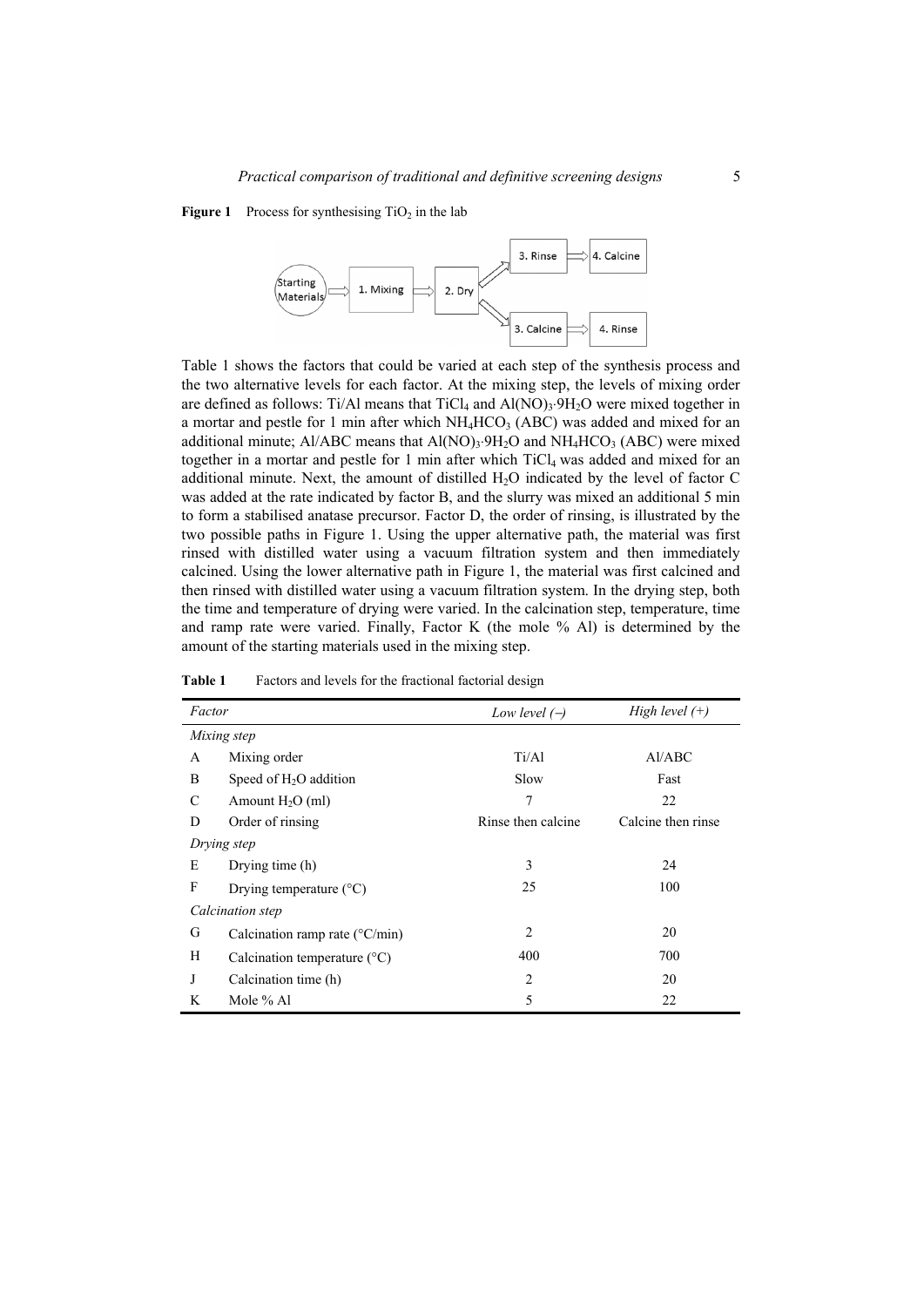Using the conventional wisdom that the screening design should take no more that 25% of the total resources, we decided to start with a  $16$ -run  $2_{III}^{10-6}$  fractional factorial design. Using the factor labels in Table 1, the design generators were E=ABCD, F=BCD, G=ACD, H=CD, J=ABD and K=ABC. The alias structure up to two-factor interactions is shown in Table 2.

|                          | Confounded    |                         |  |  |  |  |  |  |
|--------------------------|---------------|-------------------------|--|--|--|--|--|--|
| Factor                   | Label         | Two-factor interactions |  |  |  |  |  |  |
| Mixing order             | A             | $EF + GH$               |  |  |  |  |  |  |
| Speed of $H_2O$ addition | B             | $FH + EG$               |  |  |  |  |  |  |
| Amount of $H_2O$         | $\mathcal{C}$ | $DH + EI$               |  |  |  |  |  |  |
| Order of rinsing         | D             | $EK + CH$               |  |  |  |  |  |  |
| Drying time              | E             | $DK + CJ + BG + AF$     |  |  |  |  |  |  |
| Drying temperature       | F             | $BH + AE$               |  |  |  |  |  |  |
| Calcination ramp         | G             | $BE + AH$               |  |  |  |  |  |  |
| Calcination temperature  | H             | $BF + JK + CD + AG$     |  |  |  |  |  |  |
| Calcination time         | J             | $HK + CE$               |  |  |  |  |  |  |
| Mol $%$ Al               | K             | $HJ + DE$               |  |  |  |  |  |  |
|                          | AB            | $CK + DJ + EH + FG$     |  |  |  |  |  |  |
|                          | AC            | $BK + DG + FI$          |  |  |  |  |  |  |
|                          | AD            | $BJ + CG + FK$          |  |  |  |  |  |  |
|                          | AJ            | $BD + CF + GK$          |  |  |  |  |  |  |
|                          | AK            | $BC + DF + GJ$          |  |  |  |  |  |  |

**Table 2** Alias structure for estimable effects

Although this is a resolution III design (with two-factor interactions confounded with main effects and other two-factor interactions), it was hoped that by running these 16 experiments the factors that had the largest effects could be identified, and follow-up experiments could focus on the important factors. Table 3 shows the design and resulting responses (properties of the resulting catalyst support material) in standard order. The actual experiments were performed in a random order to prevent biases from uncontrollable variables such as the reaction temperature.

| Fractional factorial design and results<br>Table 3 |
|----------------------------------------------------|
|----------------------------------------------------|

|                |             |               |                | Factors |                |   |   |        |            |                         | Responses                         |                   |  |
|----------------|-------------|---------------|----------------|---------|----------------|---|---|--------|------------|-------------------------|-----------------------------------|-------------------|--|
| Run            | $A \quad B$ | $\mathcal{C}$ | $\overline{D}$ | E       | $\overline{F}$ | G | H |        | $J\quad K$ | Surf.<br>area $(m^2/g)$ | Pore vol.<br>(cm <sup>3</sup> /g) | Pore Dia.<br>(nm) |  |
|                |             |               |                |         |                |   |   |        |            | 50                      | 0.11                              | 6.4               |  |
| $\mathfrak{D}$ | $^{+}$      |               |                |         |                |   |   |        | $^{+}$     | 67                      | 0.12                              | 5.7               |  |
| $\mathcal{E}$  |             |               |                |         |                |   |   | $^{+}$ | $^{+}$     | 104                     | 0.21                              | 6.1               |  |
| $\overline{4}$ | $^{+}$      |               |                | $^{+}$  |                |   |   |        |            | 61                      | 0.16                              | 7.6               |  |
|                |             |               |                |         | $^{+}$         |   |   |        | $^{+}$     | 375                     | 0.33                              | 3.5               |  |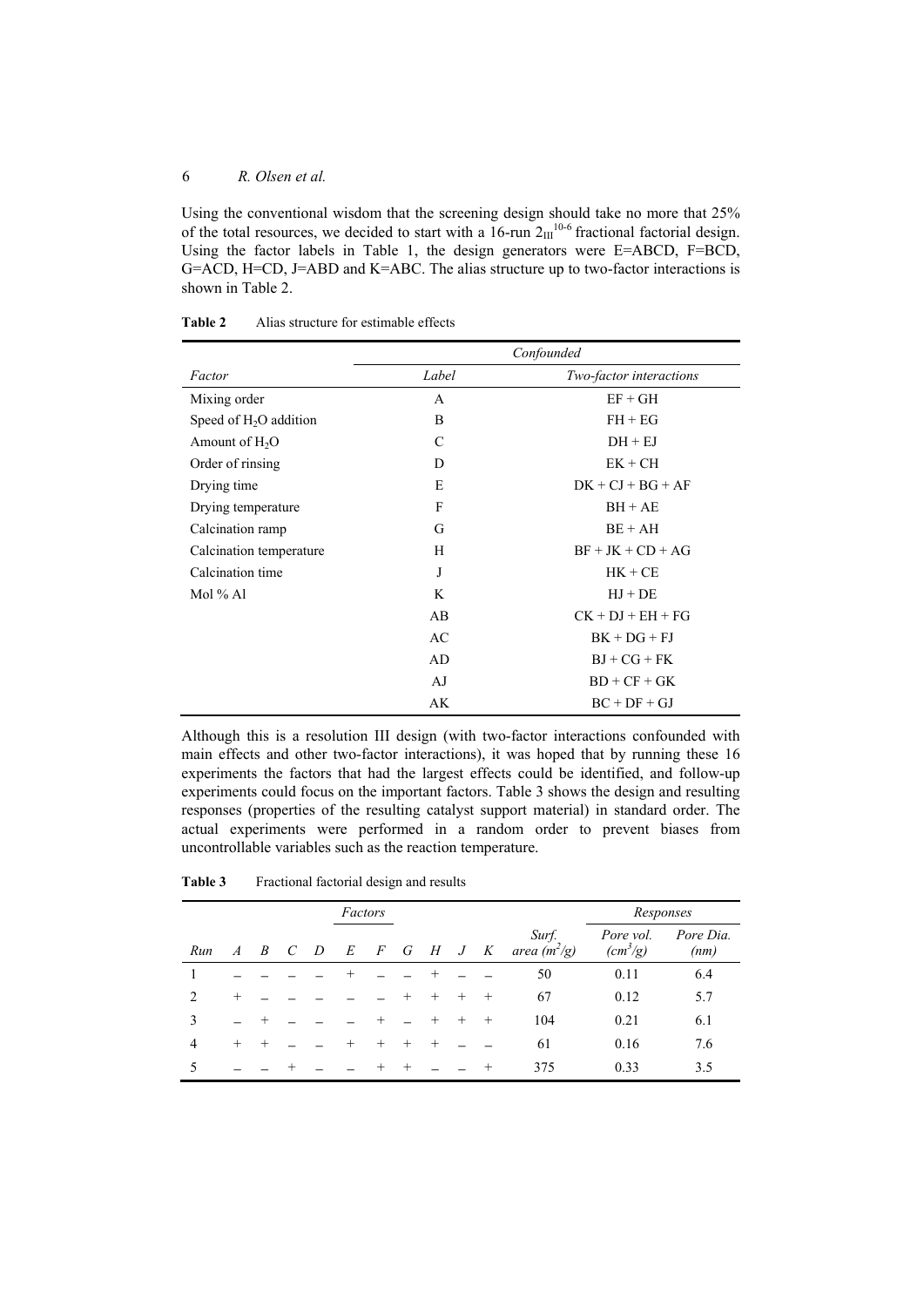| Factors |                  |        |                       |        |        |                  |        |        |        |        |                         | Responses                         |                   |  |  |
|---------|------------------|--------|-----------------------|--------|--------|------------------|--------|--------|--------|--------|-------------------------|-----------------------------------|-------------------|--|--|
| Run     | $\boldsymbol{A}$ | B      | $\mathcal{C}_{0}^{0}$ | D      | E      | $\boldsymbol{F}$ | G      | H      | J      | K      | Surf.<br>area $(m^2/g)$ | Pore vol.<br>(cm <sup>3</sup> /g) | Pore Dia.<br>(nm) |  |  |
| 6       | $^{+}$           |        | $^{+}$                |        | $^{+}$ | $^{+}$           |        |        | $^{+}$ |        | 332                     | 0.35                              | 3.5               |  |  |
| 7       |                  | $^{+}$ | $^{+}$                |        | $^{+}$ |                  | $^{+}$ |        | $^{+}$ |        | 203                     | 0.2                               | 3.7               |  |  |
| 8       | $+$              | $^{+}$ | $^{+}$                |        |        |                  |        |        |        | $^{+}$ | 177                     | 0.31                              | 6.5               |  |  |
| 9       |                  |        |                       | $^{+}$ |        | $^{+}$           | $^{+}$ |        | $^{+}$ |        | 123                     | 0.36                              | 10.1              |  |  |
| 10      | $^{+}$           |        |                       | $^{+}$ | $^{+}$ | $^{+}$           |        |        |        | $^{+}$ | 369                     | 0.31                              | 3.6               |  |  |
| 11      |                  | $^{+}$ |                       | $^{+}$ | $^{+}$ |                  | $^{+}$ |        |        | $^{+}$ | 169                     | 0.52                              | 15.6              |  |  |
| 12      | $+$              | $^{+}$ |                       | $^{+}$ |        |                  |        |        | $^{+}$ |        | 150                     | 0.49                              | 12.3              |  |  |
| 13      |                  |        | $^{+}$                | $^{+}$ | $^{+}$ |                  |        | $^{+}$ | $^{+}$ | $^{+}$ | 124                     | 0.41                              | 12.1              |  |  |
| 14      | $^{+}$           |        | $^{+}$                | $^{+}$ |        |                  | $^{+}$ | $^{+}$ |        |        | 95                      | 0.46                              | 17.3              |  |  |
| 15      |                  | $^{+}$ | $^{+}$                | $^{+}$ |        | $^{+}$           |        | $^{+}$ |        |        | 308                     | 0.84                              | 14.9              |  |  |
| 16      | $^{+}$           | $^{+}$ | $^{+}$                | $^{+}$ | $^{+}$ | $^{+}$           | $^{+}$ | $^{+}$ | $^{+}$ | $^{+}$ | 94                      | 0.41                              | 15.3              |  |  |

Table 3 Fractional factorial design and results (continued)

## **3** Results of analysis of the fractional  $2^{k-p}$  design

Figures 2, 3 and 4 show Pareto charts of the orthogonal estimated effects (Lenth, 2015) upon the three responses (or catalyst support properties that require different values for different catalyst applications). These figures were produced by the JMP Analyze/Modeling/Screening menu using the method of Lenth (1989). The bars that protrude beyond the solid vertical error lines on the left or right side of the table, or whose *P*-values are less than 0.10, were judged to be significant. Models for each response were refit including only the largest three effects in Figures 2, 3 and 4, and any insignificant terms were then dropped to reach the final models shown in Table 4.

|               |                 | <b>Relative</b>  | Lenth   |        |                |
|---------------|-----------------|------------------|---------|--------|----------------|
| <b>Term</b>   | <b>Estimate</b> | <b>Std Error</b> | t-Ratio |        | <b>P-Value</b> |
| Н             | $-62.1875$      | 0.25             | $-2.30$ |        | 0.0702         |
| F             | 45.6875         | 0.25             | 1.69    |        | 0.1526         |
| C             | 38.4375         | 0.25             | 1.42    |        | 0.2152         |
| $A^{\star}C$  | $-32.0625$      | 0.25             | $-1.18$ |        | 0.2898         |
| $A^*B$        | $-30.8125$      | 0.25             | $-1.14$ |        | 0.3070         |
| G             | $-26.6875$      | 0.25             | $-0.99$ |        | 0.3699         |
|               | $-25.4375$      | 0.25             | $-0.94$ |        | 0.3909         |
| $A^{\star}$ J | 18.0625         | 0.25             | 0.67    |        | 0.5345         |
| B             | $-16.8125$      | 0.25             | $-0.62$ | ٠<br>٠ | 0.5621         |
| К             | 9.8125          | 0.25             | 0.36    |        | 0.7320         |
| A             | $-6.9375$       | 0.25             | $-0.26$ |        | 0.8081         |
| $A^{\star}D$  | 4.9375          | 0.25             | 0.18    |        | 0.8626         |
| D             | 3.9375          | 0.25             | 0.15    |        | 0.8901         |
| $A^{\star}K$  | $-1.1875$       | 0.25             | $-0.04$ |        | 0.9667         |
| Ε             | 0.1875          | 0.25             | 0.01    |        | 0.9947         |

Figure 2 Effects on surface area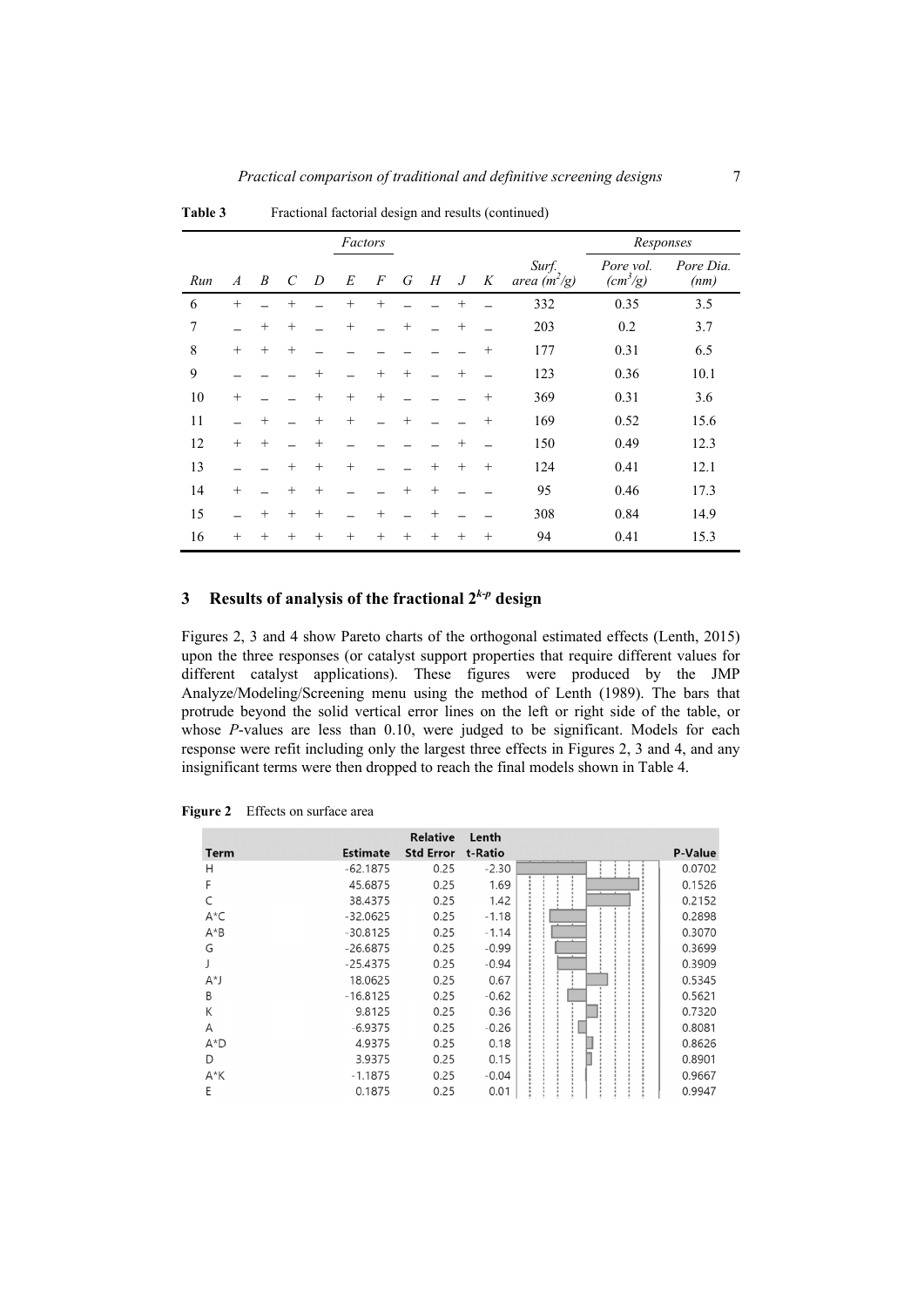|              |                 | Relative                 | Lenth   |                |           |
|--------------|-----------------|--------------------------|---------|----------------|-----------|
| Term         | <b>Estimate</b> | <b>Std Error</b> t-Ratio |         |                | P-Value   |
| D            | 0.125625        | 0.25                     | 2.98    |                | $0.0309*$ |
| C            | 0.064375        | 0.25                     | 1.53    |                | 0.1876    |
| A*J          | 0.046875        | 0.25                     | 1.11    | $\overline{1}$ | 0.3171    |
| B            | 0.043125        | 0.25                     | 1.02    |                | 0.3536    |
| E            | $-0.040625$     | 0.25                     | $-0.96$ |                | 0.3798    |
| $A^*D$       | $-0.034375$     | 0.25                     | $-0.81$ |                | 0.4522    |
| J            | $-0.030625$     | 0.25                     | $-0.73$ |                | 0.5004    |
| G            | $-0.029375$     | 0.25                     | $-0.70$ |                | 0.5173    |
| $A^*B$       | $-0.026875$     | 0.25                     | $-0.64$ |                | 0.5521    |
| A            | $-0.023125$     | 0.25                     | $-0.55$ |                | 0.6072    |
| F            | 0.021875        | 0.25                     | 0.52    |                | 0.6262    |
| К            | $-0.021875$     | 0.25                     | $-0.52$ |                | 0.6262    |
| A*K          | $-0.016875$     | 0.25                     | $-0.40$ |                | 0.7057    |
| H            | $-0.009375$     | 0.25                     | $-0.22$ |                | 0.8329    |
| $A^{\star}C$ | $-0.008125$     | 0.25                     | $-0.19$ |                | 0.8549    |

Figure 3 Effects on pore volume

| Figure 4 |  | Effects on pore diameter |
|----------|--|--------------------------|
|----------|--|--------------------------|

|               |                 | <b>Relative</b>  | Lenth   |              |                |
|---------------|-----------------|------------------|---------|--------------|----------------|
| <b>Term</b>   | <b>Estimate</b> | <b>Std Error</b> | t-Ratio |              | <b>P-Value</b> |
| D             | 3.6375          | 0.25             | 3.96    |              | $0.0108*$      |
| H             | 1.6625          | 0.25             | 1.81    |              | 0.1302         |
| B             | 1.2375          | 0.25             | 1.35    |              | 0.2358         |
| $A^{\star}C$  | 1.0875          | 0.25             | 1.18    |              | 0.2897         |
| F             | $-0.9375$       | 0.25             | $-1.02$ | $\mathbf{r}$ | 0.3543         |
| G             | 0.8375          | 0.25             | 0.91    |              | 0.4038         |
| $A^*K$        | $-0.7375$       | 0.25             | $-0.80$ |              | 0.4586         |
| $A^{\star}$ J | 0.6375          | 0.25             | 0.69    |              | 0.5187         |
| C             | 0.5875          | 0.25             | 0.64    |              | 0.5507         |
| E             | $-0.5375$       | 0.25             | $-0.59$ |              | 0.5839         |
| $A^*D$        | $-0.4875$       | 0.25             | $-0.53$ |              | 0.6184         |
| К             | $-0.4625$       | 0.25             | $-0.50$ |              | 0.6361         |
| J             | $-0.4125$       | 0.25             | $-0.45$ |              | 0.6722         |
| $A^*B$        | 0.2125          | 0.25             | 0.23    |              | 0.8263         |
| А             | $-0.0375$       | 0.25             | $-0.04$ |              | 0.9690         |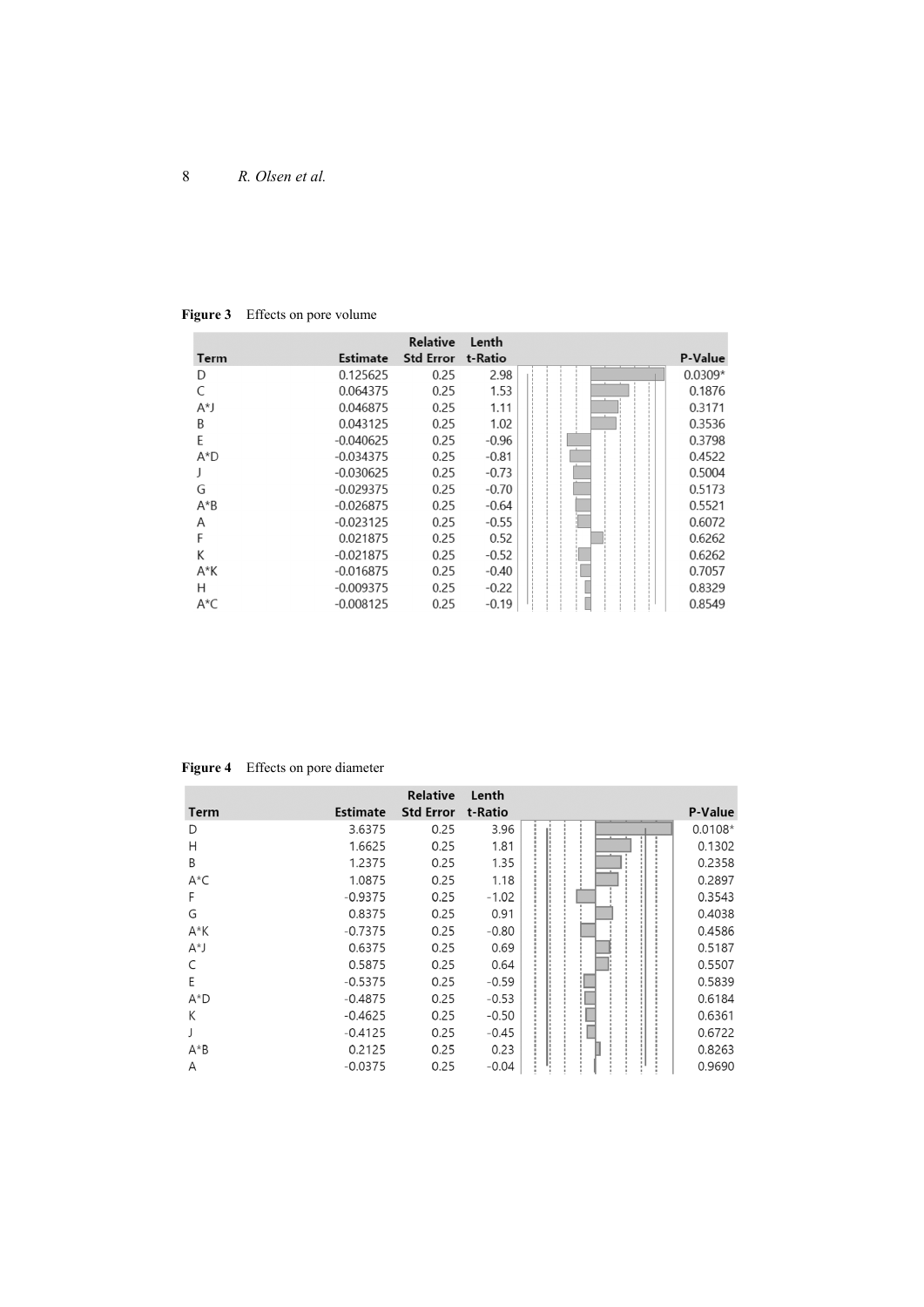| Term                      | Estimate   | STD error | t Ratio | Prob >  t      |  |  |  |  |  |
|---------------------------|------------|-----------|---------|----------------|--|--|--|--|--|
| Effects for surface area  |            |           |         |                |  |  |  |  |  |
| Intercept                 | 175.0625   | 20.77128  | 8.43    | $\leq 0.0001*$ |  |  |  |  |  |
| Н                         | $-62.1875$ | 20.77128  | $-2.99$ | $0.0104*$      |  |  |  |  |  |
| F                         | 45.6875    | 20.77128  | 2.20    | $0.0465*$      |  |  |  |  |  |
| Adjusted $R^2 = 0.44$     |            |           |         |                |  |  |  |  |  |
| Effects for pore volume   |            |           |         |                |  |  |  |  |  |
| Intercept                 | 0.349375   | 0.029538  | 11.83   | $\leq 0.0001*$ |  |  |  |  |  |
| D                         | 0.125625   | 0.029538  | 4.25    | $0.0009*$      |  |  |  |  |  |
| $\mathcal{C}$             | 0.064375   | 0.029538  | 2.18    | $0.0483*$      |  |  |  |  |  |
| Adjusted $R^2 = 0.58$     |            |           |         |                |  |  |  |  |  |
| Effects for pore diameter |            |           |         |                |  |  |  |  |  |
| Intercept                 | 9.0125     | 0.70966   | 12.70   | $\leq 0.0001*$ |  |  |  |  |  |
| D                         | 3.6375     | 0.70966   | 5.13    | $0.0002*$      |  |  |  |  |  |
| H                         | 1.6625     | 0.70966   | 2.34    | $0.0357*$      |  |  |  |  |  |
| Adjusted $R^2 = 0.58$     |            |           |         |                |  |  |  |  |  |

**Table 4** Final models for fractional factorial

Factor H (Calcination Temperature) and D (Order of Rinsing) appear to have the largest effects, and only factor A (Mixing Order) appears to have a negligible effect for all three responses. Only two factors were significant in the final models for each response, but they were not the same two factors in each model. Although all the terms in the simple final models were significant at the 0.05 level, the adjusted  $R^2$  was less than 0.60 for all three models. Furthermore, the range of predicted pore volumes (within the experimental region), while maintaining a large surface area, was not wide enough for many catalytic applications. Therefore, better models were sought for the data.

#### **4 Alternative approaches to follow-up experiments**

One way to make the models better would be to include interaction terms or expand the models to the full quadratic models (including quadratic effects and linear by linear interaction terms) in the factors found important. However, this would require additional follow-up experiments. There are different alternative approaches for determining a list of follow-up experiments depending on the assumptions made.

One approach would be based on the assumption that the four factors in all the final simple models in Table 4 (i.e.,  $C$  - Amount of H<sub>2</sub>O,  $D$  - order of rinsing,  $F$  - drying temperature, and H - calcination temperature) were the only ones important, and that the other six factors could be ignored. Ignoring all but C, D, F and H in the original fractional factorial design, the main effect C is still completely confounded with the DH interaction, the main effect for D is still completely confounded with the CH interaction, and the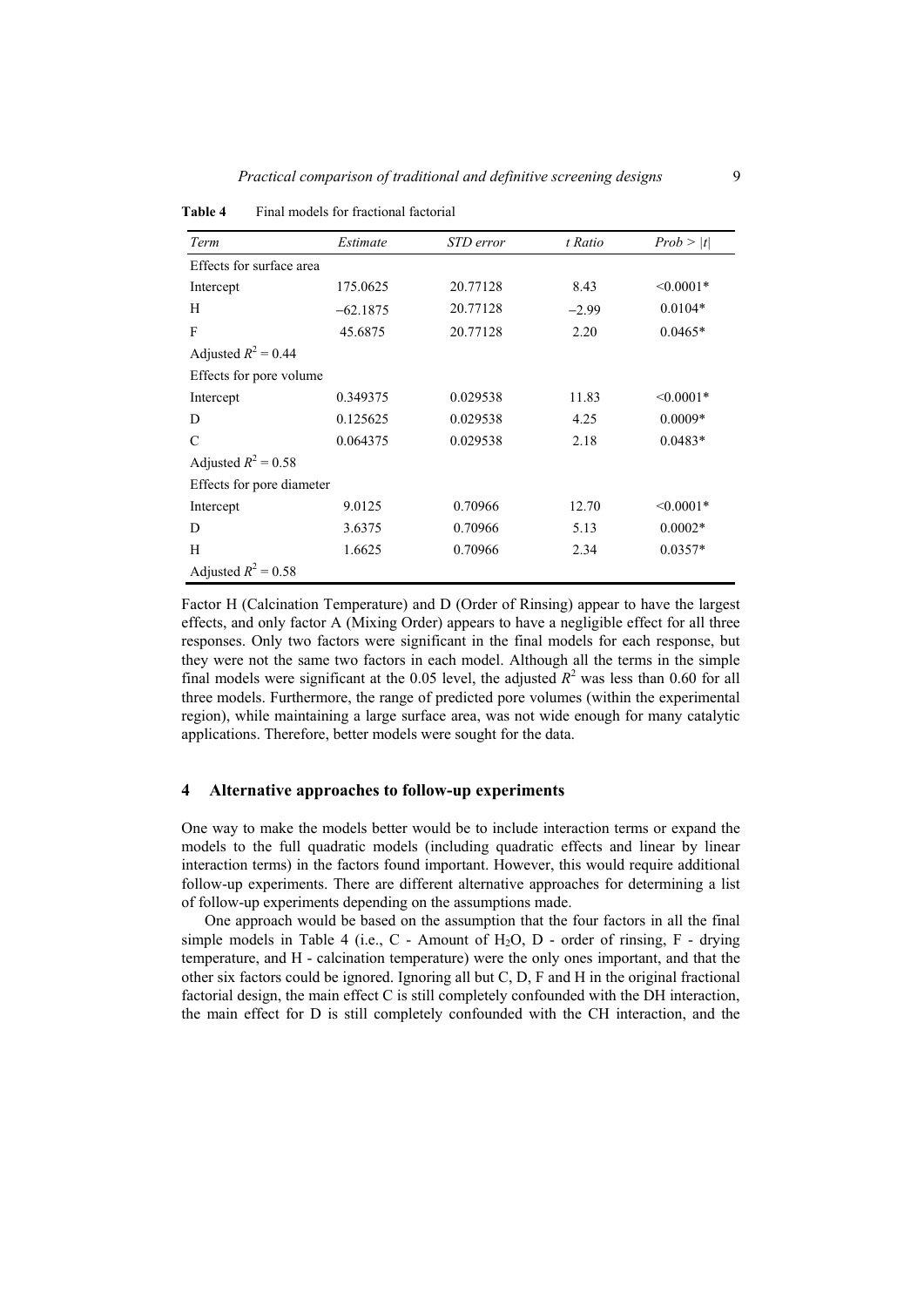main effect for H is still confounded with the CD interaction. These three main effects could be made completely orthogonal to the two-factor interactions they are confounded with by augmenting the design with an additional block of 16 experiments with the signs on factor C reversed (Box, Hunter and Hunter, 2005). Running these 16 experiments would result in a full  $2^3$  factorial design in factors C, F and H, at each level of Factor D, with half the runs replicated. This would allow unconfounded estimates of the main effects for C, F and H and all two-factor interactions among these three factors. Next, a third block of experiments could be run that included axial and centre points for factors C, F and H at each level of Factor D. This would allow fitting a full quadratic model in factors C, F and H at each level of D (Order of Rinsing). This approach would require approximately 34 follow-up experiments.

However, if the experimenter was uncomfortable in assuming that all factors except C, D, F and H had negligible effects after the initial 16 experiments, another approach could be taken. First, the original 16-run fractional factorial could be augmented with a mirror image design (signs reversed on all 10 factors Lawson, 2015b). This would allow all 10 main effects to be estimated independently of the strings of the two-factor interactions they are confounded with. In addition, the confounded strings of two-factor interactions beginning with AB, AC, AD, AJ and AK (shown in Table 2) could be estimated. More data would be available to determine which of the 10 factors and twofactor interactions were important. If the significant contrasts in the combined 16-run fractional factorial plus mirror image design could be interpreted (by the effect heredity principle (Hamada and Wu, 1992) to represent a few main effects and interactions among them, then the combined design could be augmented with axial and centre points (at each level of Factor D) to allow fitting quadratic models in the important factors at each level of D. This would require about 32–34 follow-up experiments.

However, if no clear interpretation of the significant effects were possible using the effect heredity principle, additional experiments would be necessary to separate confounded strings of interactions before adding centre points and axial points. For example, if after the analysis of the original and mirror image designs, main effects B, C, D, F and H were found to be significant, in addition to the two confounded strings of two-factor interactions AJ+BD+CF+GK and BF+JK+CD+AG, then the effect heredity principle would not help to determine whether the first string of two-factor interactions represented BD or CF (since the four main effects B, C, D and F were all significant). Additionally, the effect heredity principle would not help to determine whether the second string of interactions represented BF or CD, again since the main effects B, C, D and F were significant. Therefore, additional experiments would be required to allow separate estimates of BD and CF, and BF and CD, before the design could be augmented with centre points and axial points. One way this could be done is to complete another 32 experiments folded on factor B, or factor C or factor F (Montgomery and Runger 1996). This would allow independent estimation of BD, CF, BF and CD. A smaller set of follow-up experiments that would allow separate, but not independent, estimates of these four interactions could be obtained by selecting a subset of additional runs to maximise the determinant of  $X'X$ , where *X* is the model matrix (i.e., containing B, C, D, F, H, BD, CF, BF and CD) for the combined set of runs (Dykstra, 1971). After adding centre and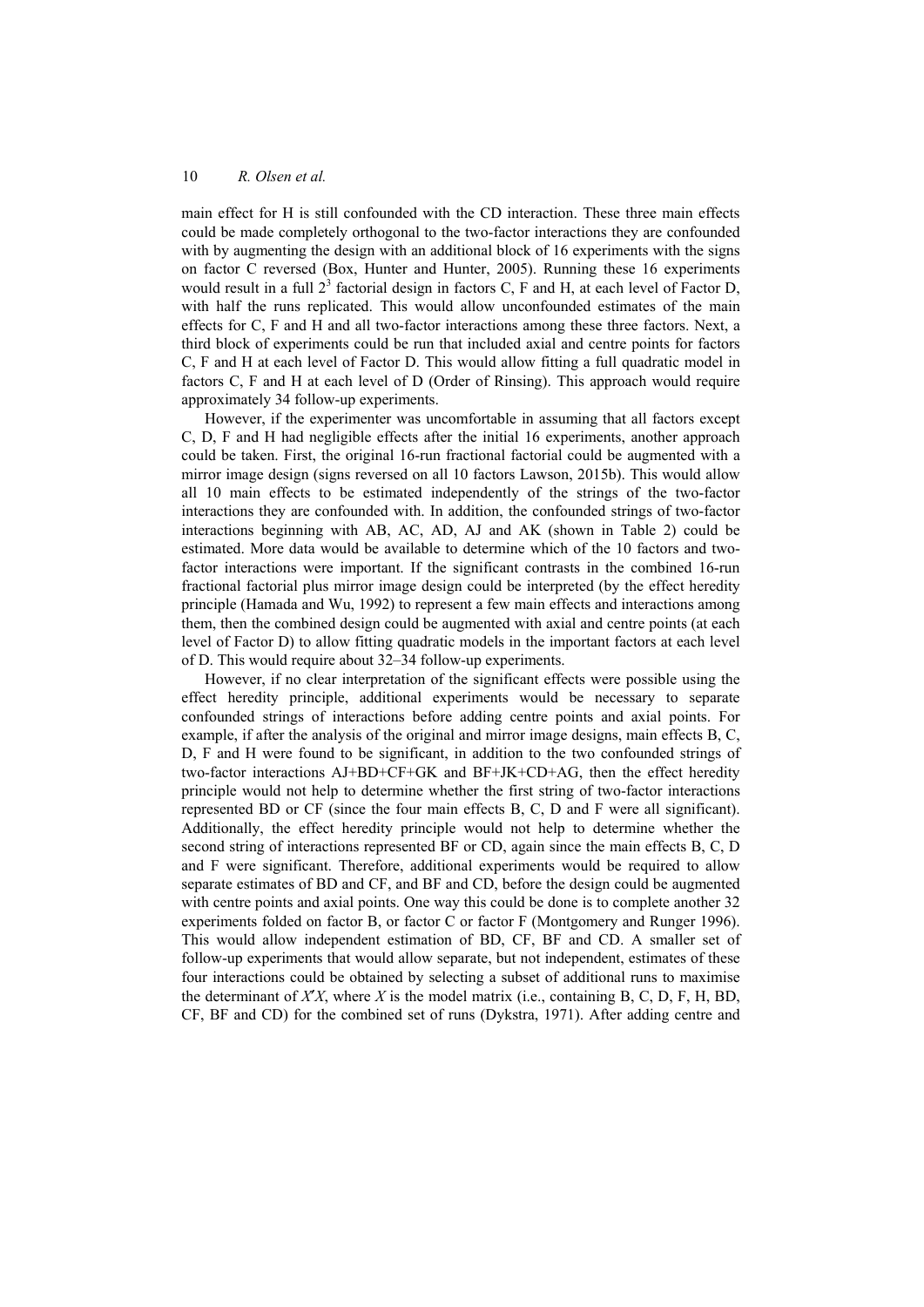axial points to allow fitting a quadratic model (at each level of D - Order of Rinsing), as many as 40–68 follow-up experiments would be required using this approach.

Another consideration in planning follow-up experiments was the fact that the range of predicted pore diameters (with high surface area) derived from the final simple models fit to the data from the screening experiment was not wide enough. That may have been due to the fact that quadratic effects were not in the final models or that range of important factor levels in the original experiment were too narrow. Therefore, it was also desirable to expand the range on the suspected important factors in follow-up experiments. This could be done using the two approaches above by expanding the range of the factors found to be important in the axial portion of the design. However, if all factors but C, D, F and H were held constant in the follow-up experiments, the range could only be expanded for factors C, F and H. If all factors were varied in the follow-up experiments, it is still possible that the range on some important factors would not be increased. If the range of a factor in the initial fractional factorial portion of the design (including follow-up experiments) was too narrow, its effect might not be detected due to the experimental error. As a result, axial points would not be added for this factor.

Due to the uncertainties associated with augmenting the original 16 experiments, we decided to try a different approach. Jones and Nachtsheim (2011, 2013) had recently published papers describing a new class of screening designs called *definitive screening designs*. These designs incorporate three levels on each quantitative factor (allowing for possible quadratic effects) and are efficient for screening a large number of factors. Only 2*k*+1 experiments are required to study *k* quantitative factors and only 22–24 experiments are required to study 8 quantitative factors and 2 two-level factors. Since all the factors, except A and D in Table 1, are quantitative, it was decided to plan a separate definitive screening design in factors B, C, E, F, G, H, J and K at each level of the discrete factor D (Order of Rinsing). Factor A (Mixing Order) was held constant since it seemed to have the least effect on any of the responses in the initial screening experiment. This would require only  $2(8) + 1 = 17$  runs in each of the two designs, or a total of 34 additional experiments. This would be no more than required by either of the two more traditional approaches to augmenting the initial 16 experiments, and the range of settings on the factors felt to be important by the experimenters could be widened.

When designing a two-level screening design, like a regular fractional factorial design, an experimenter should be bold in choosing factor levels that are separated widely so that the effect of the factor can be detected above the level of the random experimental error. However, if the relationship between the response and a factor is non-linear and can be approximated by a quadratic function, choosing a range of factor levels that is too wide can in some cases reduce the power of detecting the linear effect above the experimental error, as shown in the left side of Figure 5. If, on the other hand, a threelevel design (like the definitive screening design) is used, the probability of this happening is greatly reduced since both linear and quadratic terms can be fit. Therefore, when using a definitive screening design, an experimenter has more to gain and less to lose by choosing a wide range of factor levels.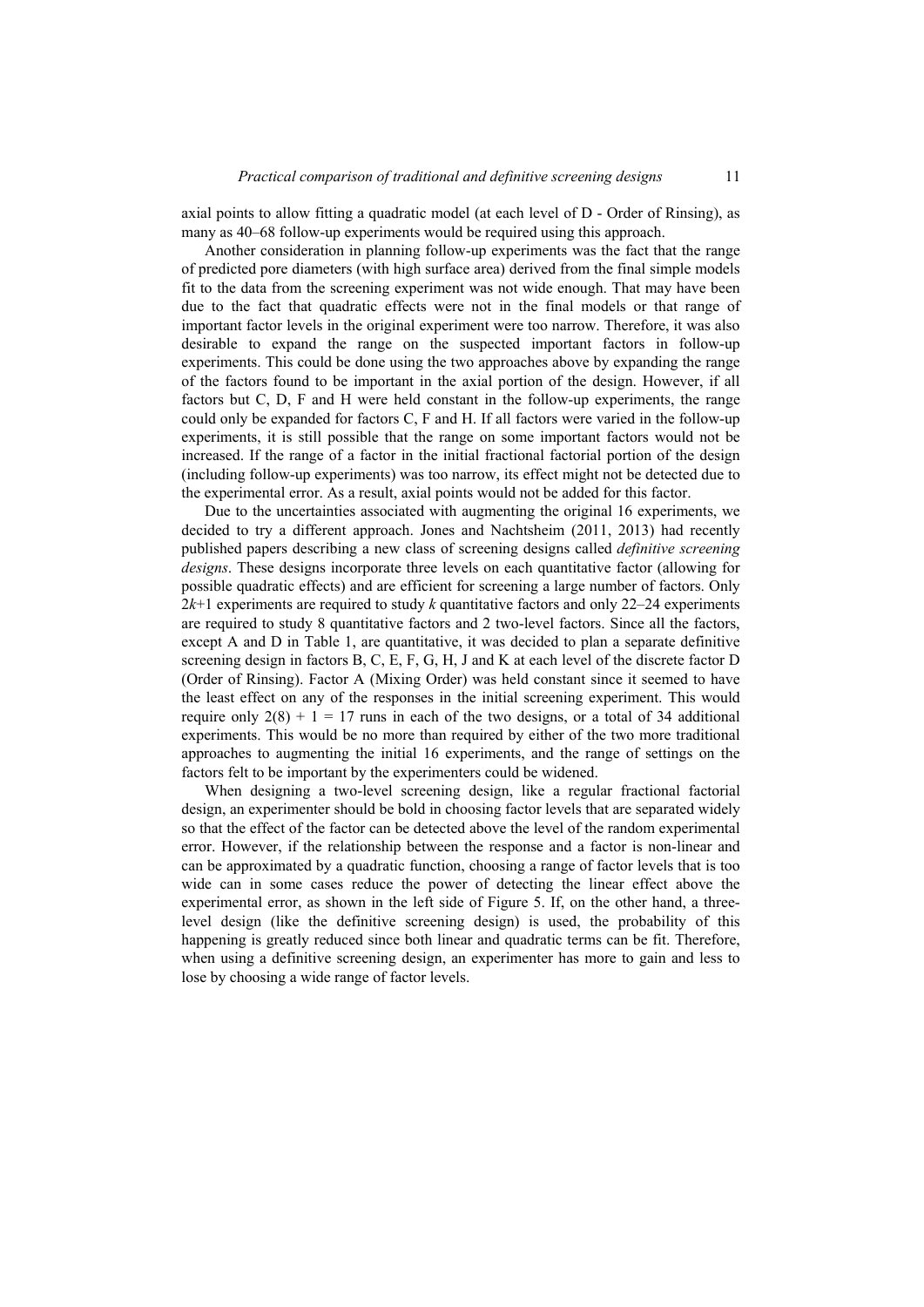**Figure 5** Effect of curvature on effect



### **5 Definitive screening design**

A 17-run definitive screening design was run using the DRC (dry→rinse→calcine) procedure shown in the top branch of Figure 1. The design and resulting data are shown in Table 5. The actual factor levels are shown in this table and the runs are in a random order. It can be seen that there is a centre value for every factor in this table and that ranges on Factors: B (Speed of H<sub>2</sub>O addition), C (Amount of H<sub>2</sub>O), G (Calcination Ramp Rate) and K (Mole % Al) were increased over what they were in the initial 16-run fractional factorial design. A second 17-run definitive screening design was run using the DCR (dry→calcine→rinse) path shown in the bottom branch of Figure 1. This design and the resulting data are shown in Table 6.

|                | Factor           | Factor    |        | Factor Factor | Factor         | Factor |                |               |           |                      |          |
|----------------|------------------|-----------|--------|---------------|----------------|--------|----------------|---------------|-----------|----------------------|----------|
|                | B speed          | C         | E      | F             | G Calc         | Н      |                | Factor Factor | Surface   | Pore                 | Pore     |
|                | H <sub>2</sub> O | amount    | drying | drying        | ramp           | Calc   | J Calc         | K Mol         | area      | volume               | diameter |
| Run            | addition         | of $H_2O$ | time   | temp          | rate           | temp   | time           | $%$ Al        | $(m^2/g)$ | (cm <sup>3</sup> /g) | (nm)     |
| 1              | $\overline{2}$   | 20        | 13.5   | 62.5          | 12             | 550    | 11             | 0.15          | 245.86    | 0.31                 | 5.35     |
| $\overline{c}$ | 3                | 5         | 24     | 62.5          | 22             | 700    | $\overline{2}$ | 0.05          | 63.08     | 0.15                 | 11.4     |
| 3              | $\overline{2}$   | 35        | 3      | 25            | 22             | 400    | $\overline{c}$ | 0.05          | 219.41    | 0.23                 | 4.35     |
| $\overline{4}$ | $\overline{2}$   | 5         | 24     | 100           | 2              | 700    | 20             | 0.25          | 193.84    | 0.25                 | 5.4      |
| 5              | 3                | 20        | 24     | 25            | 2              | 400    | 2              | 0.25          | 362.5     | 0.282                | 3.79     |
| 6              | 3                | 35        | 3      | 100           | 12             | 700    | $\overline{2}$ | 0.25          | 130.16    | 0.26                 | 11.4     |
| 7              | 1                | 35        | 24     | 25            | 22             | 700    | 11             | 0.25          | 127.95    | 0.25                 | 9.54     |
| 8              | 1                | 35        | 24     | 100           | $\overline{2}$ | 550    | $\overline{c}$ | 0.05          | 142.16    | 0.23                 | 5.9      |
| 9              | 3                | 35        | 24     | 100           | 22             | 400    | 20             | 0.15          | 333.97    | 0.39                 | 3.919    |
| 10             | 3                | 5         | 3      | 25            | 22             | 550    | 20             | 0.25          | 112.26    | 0.23                 | 10.09    |
| 11             | 1                | 5         | 24     | 25            | 12             | 400    | 20             | 0.05          | 240.29    | 0.22                 | 3.56     |
| 12             | 1                | 5         | 3      | 25            | $\overline{2}$ | 700    | $\overline{c}$ | 0.15          | 83.09     | 0.13                 | 8.1      |
| 13             | 1                | 35        | 3      | 62.5          | $\overline{2}$ | 400    | 20             | 0.25          | 394.18    | 0.37                 | 4.29     |
| 14             | 3                | 5         | 3      | 100           | $\overline{2}$ | 400    | 11             | 0.05          | 208.94    | 0.21                 | 4.53     |
| 15             | 3                | 35        | 13.5   | 25            | $\overline{2}$ | 700    | 20             | 0.05          | 58.44     | 0.16                 | 14.05    |
| 16             | 1                | 5         | 13.5   | 100           | 22             | 400    | $\overline{c}$ | 0.25          | 449.81    | 0.36                 | 4.15     |
| 17             | 1                | 20        | 3      | 100           | 22             | 700    | 20             | 0.05          | 59.99     | 0.16                 | 12.91    |

**Table 5** Definitive screening design for rinsing order DRC (randomised order)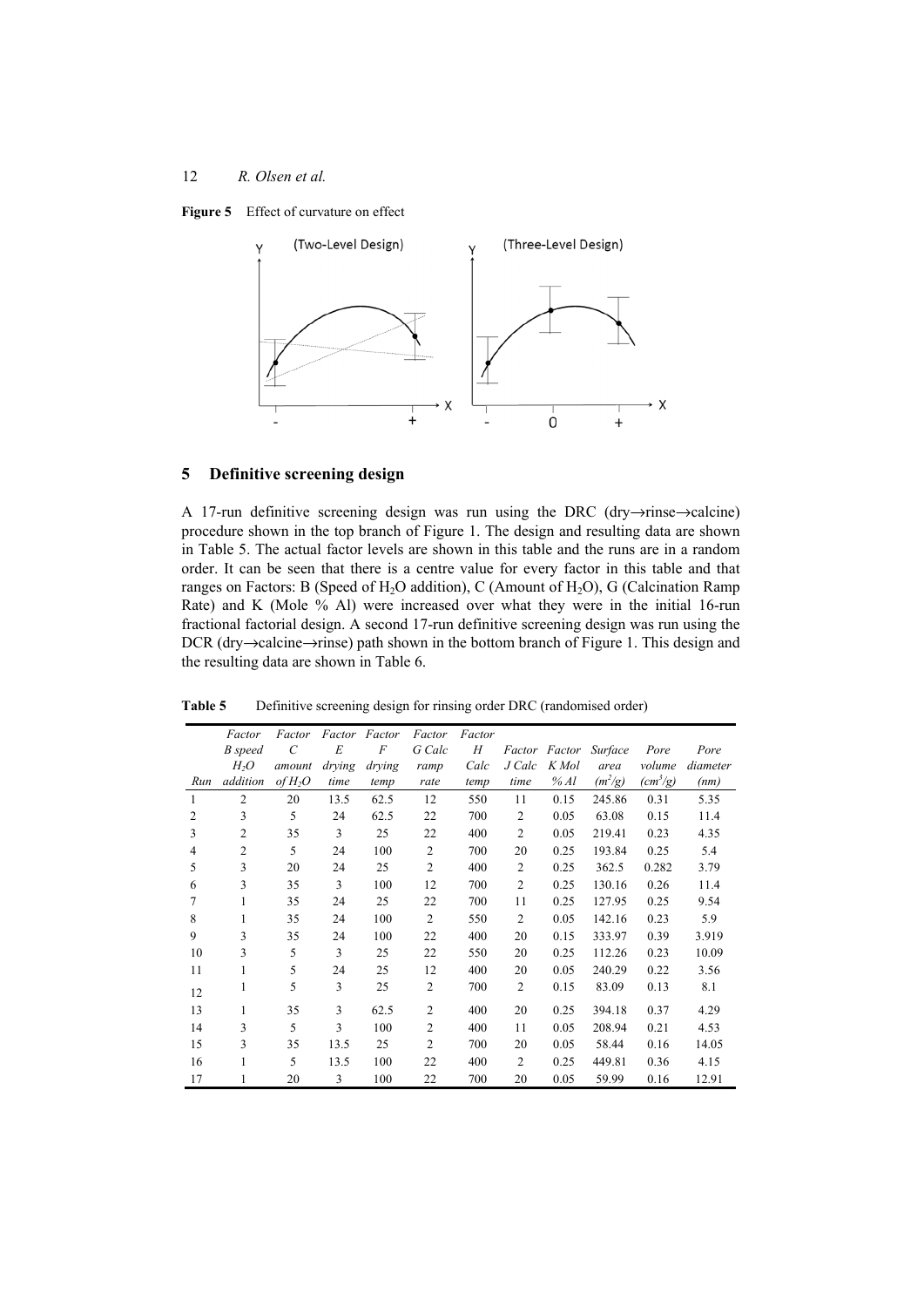|                |                  |           |               |        | Factor         |        |                |               |           |                      |          |
|----------------|------------------|-----------|---------------|--------|----------------|--------|----------------|---------------|-----------|----------------------|----------|
|                | Factor           | Factor    | Factor Factor |        | G              | Factor |                |               |           |                      |          |
|                | B speed          | C         | E             | F      | Calc           | H      |                | Factor Factor | Surface   | Pore                 | Pore     |
|                | H <sub>2</sub> O | amount    | drying        | drying | ramp           | Calc   | J Calc         | K Mol         | area      | volume               | diameter |
| Run            | addition         | of $H_2O$ | time          | temp   | rate           | temp   | time           | % Al          | $(m^2/g)$ | (cm <sup>3</sup> /g) | (nm)     |
| 1              | 3                | 5         | 3             | 100    | $\overline{c}$ | 400    | 11             | 0.05          | 126.6849  | 0.381962             | 10       |
| $\overline{2}$ | 1                | 5         | 13.5          | 100    | 22             | 400    | $\overline{2}$ | 0.25          | 189.27    | 0.332965             | 6.62     |
| 3              | 3                | 5         | 3             | 25     | 22             | 550    | 20             | 0.25          | 101.8725  | 0.339303             | 11.16    |
| 4              | 1                | 20        | 3             | 100    | 22             | 700    | 20             | 0.05          | 82.1226   | 0.362516             | 14.64    |
| 5              | 1                | 35        | 24            | 25     | 22             | 700    | 11             | 0.25          | 132.5421  | 0.344219             | 8.48     |
| 6              | 1                | 35        | 24            | 100    | 2              | 550    | $\overline{2}$ | 0.05          | 137.2066  | 0.390948             | 9.33     |
| 7              | $\overline{2}$   | 35        | 3             | 25     | 22             | 400    | $\overline{2}$ | 0.05          | 139.2732  | 0.410541             | 10.3     |
| 8              | 3                | 35        | 24            | 100    | 22             | 400    | 20             | 0.15          | 137.5256  | 0.437526             | 18.61    |
| 9              | 1                | 5         | 24            | 25     | 12             | 400    | 20             | 0.05          | 139.9975  | 0.446502             | 11.02    |
| 10             | 3                | 5         | 24            | 62.5   | 22             | 700    | $\overline{2}$ | 0.05          | 80.574    | 0.338265             | 15.34    |
| 11             | 1                | 5         | 3             | 25     | $\overline{c}$ | 700    | $\overline{2}$ | 0.15          | 126.3628  | 0.403241             | 11.75    |
| 12             | 3                | 35        | 13.5          | 25     | 2              | 700    | 20             | 0.05          | 97.0894   | 0.407181             | 13.29    |
| 13             | $\overline{2}$   | 5         | 24            | 100    | $\overline{c}$ | 700    | 20             | 0.25          | 147.9825  | 0.38116              | 8.97     |
| 14             | $\overline{2}$   | 20        | 13.5          | 62.5   | 12             | 550    | 11             | 0.15          | 118.9704  | 0.337983             | 12.47    |
| 15             | 1                | 35        | 3             | 62.5   | 2              | 400    | 20             | 0.25          | 192.152   | 0.437772             | 7.76     |
| 16             | 3                | 20        | 24            | 25     | 2              | 400    | $\overline{2}$ | 0.25          | 182.199   | 0.557723             | 16.86    |
| 17             | 3                | 35        | 3             | 100    | 12             | 700    | 2              | 0.25          | 136.8539  | 0.516929             | 14.01    |

**Table 6** Definitive screening design for rinsing order DCR (randomised order)

In definitive screening designs, linear main effects are not confounded with two-factor interactions or quadratic effects, and linear-by-linear two-factor interactions are only partially confounded with quadratic effects. Therefore, the confusion caused by the confounding of main effects and interactions in the initial 16-run  $2<sub>III</sub>^{10-6}$  fractional factorial design could be avoided with the definitive screening design. A full quadratic model cannot be fit to the data from a definitive screening design because there would be more terms in the model (8 linear + 8 quadratic  $+\binom{8}{2}$  interactions) than there are runs

in the design (17).

We used Jones and Nachtsheim (2011)'s modified forward stepwise regression (described in the introduction) to analyse the data in Tables 5 and 6. The *combine* option in the JMP forward stepwise regression procedure was used to do this. When combine option entered insignificant terms into the model, the backward elimination procedure was used to trim them from the model. This procedure was used to select models for predicting surface area, pore diameter and pore volume from the results of the two definitive screening designs.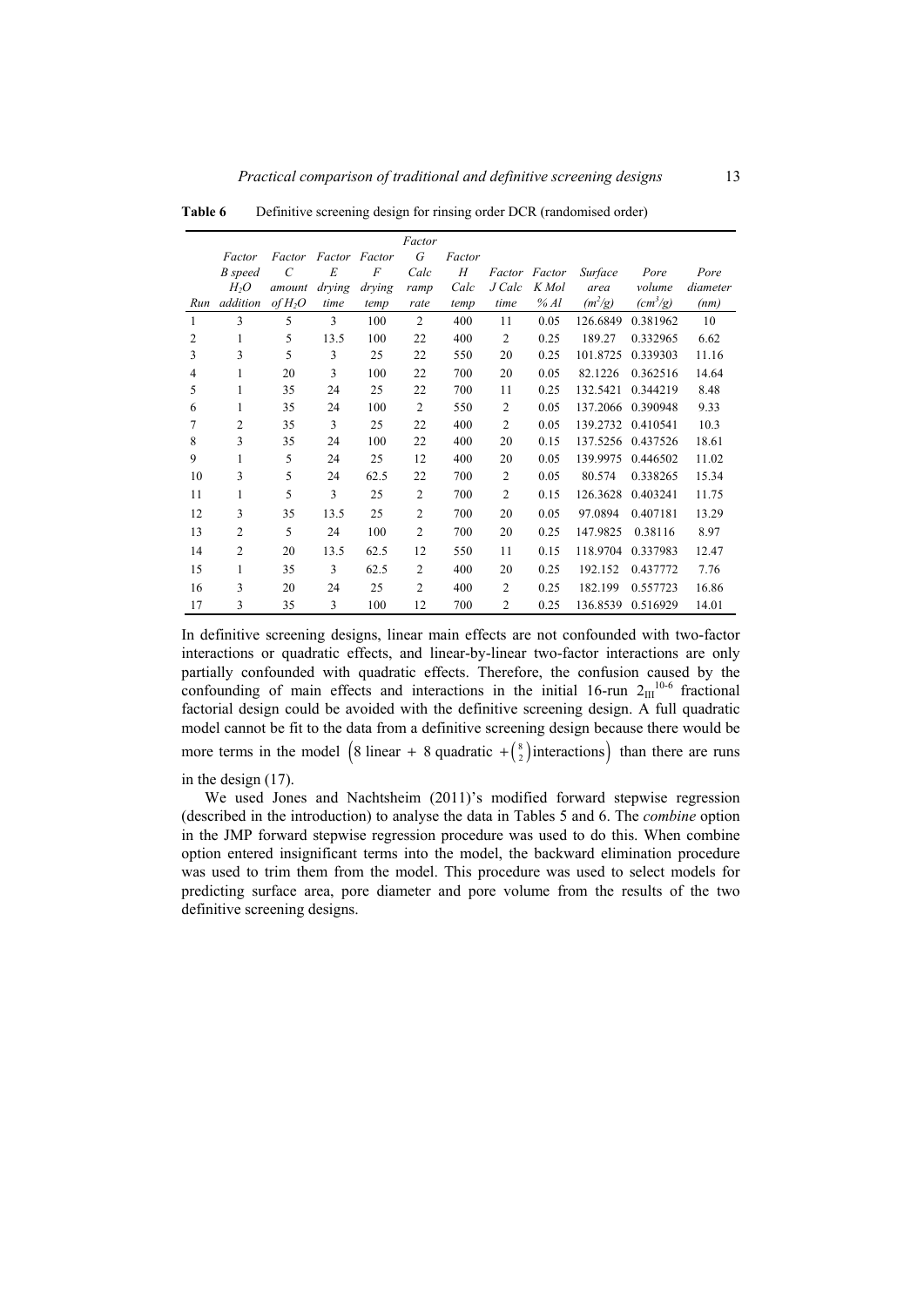#### **6 Results of analysis of data from the definitive screening designs**

The coded and scaled factors used as candidate terms in the model for the stepwise regression were:

 $X_B$  = (speed of H<sub>2</sub>O Addition-2)/1,  $X_c = (Amount H<sub>2</sub>O - 20)/15$ ,  $X_F = (Drying Time -13.5)/10.5$ ,  $X_F = (Drying Temp. - 62.5)/37.5$ ,  $X_G = (Calc$ . Ramp  $-12)/10$ ,  $X_H = (Calc$ . Temp. -550)/150 *,*  $X_i = (Calc. Time -11)/9$ ,  $X_K = (Mole \% AL - .15) / .10$ .

We found the procedure for fitting the equations to be fairly straightforward and repeatable. Forward steps were completed until the terms entering the equation no longer appeared significant. Due to the *combine* option, this resulted in models that contained all main effects involved in interactions and quadratic terms in the model. Backward elimination steps were then completed to sequentially remove terms that had the largest *P*-value and were not significant at the 0.05 level. A non-significant main effect was not removed if there was a significant interaction or quadratic term in the model that involved this main effect. This preserved the effect heredity in all cases. This procedure only took between 2 and 5 steps of the forward regression followed by zero to two steps of backward elimination. The coefficients for the resulting models are shown in Table 7. By examination of the  $R^2$  values and diagnostics plots, it could be seen that these equations fit the data from the definitive screening designs much better than the linear models (Table 7) fit the data from the fractional design.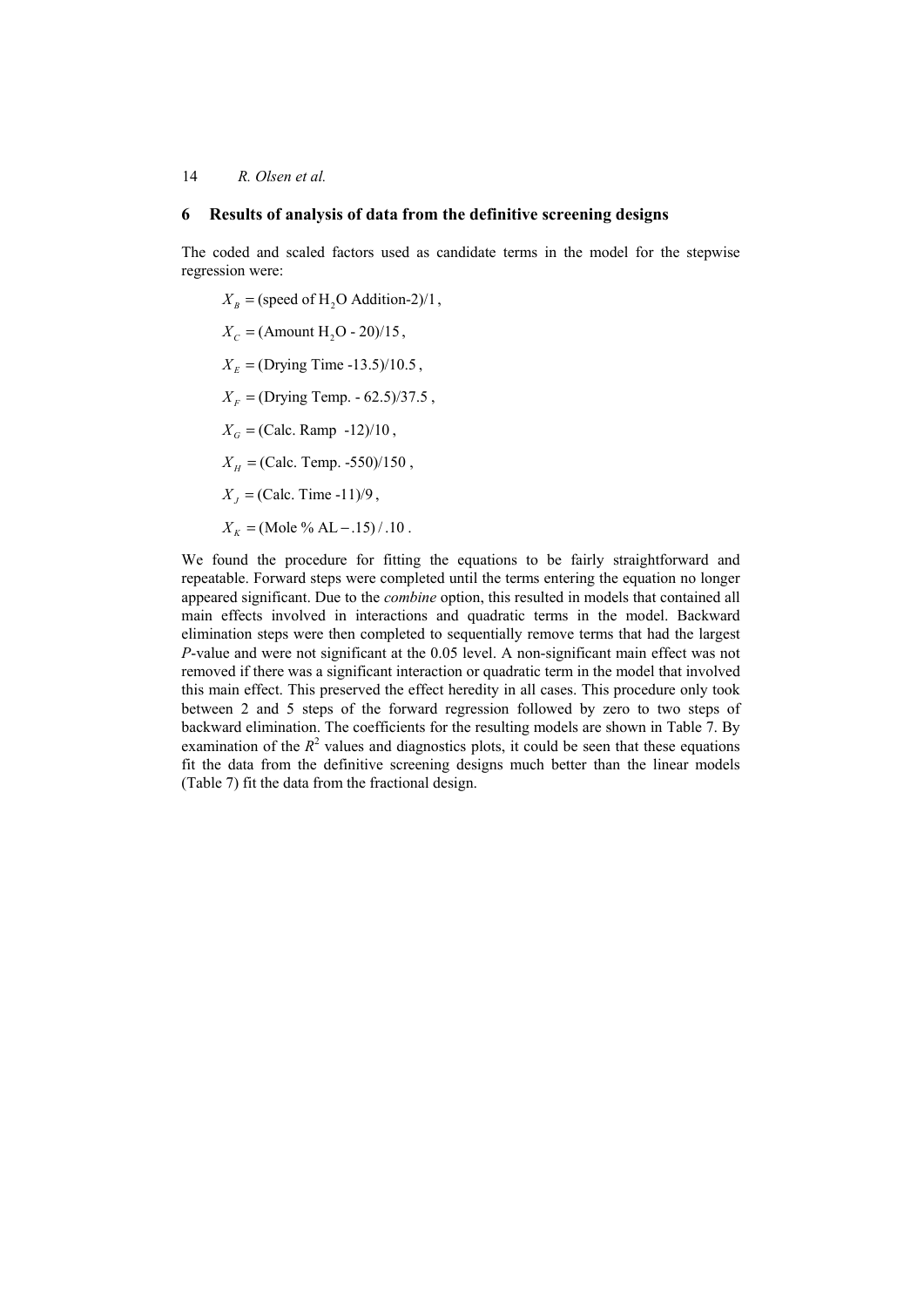|                                                                                                                  | DRC regression coefficients for surface area |                  |          |           |                                                                       | DCR regression coefficients for surface area |                  |          |           |
|------------------------------------------------------------------------------------------------------------------|----------------------------------------------|------------------|----------|-----------|-----------------------------------------------------------------------|----------------------------------------------|------------------|----------|-----------|
| Term                                                                                                             | Estimate                                     | <b>STD</b> error | t Ratio  | Prob> t   | Term                                                                  | Estimate                                     | STD error        | t Ratio  | Prob> t   |
| Intercept                                                                                                        | 201.52529                                    | 7.294279         | 27.63    | $0001*$   | Intercept                                                             | 133.45171                                    | 2.584694         | 51.63    | $0001*$   |
| $X_{\mathbb{B}}$                                                                                                 | $-16.29429$                                  | 8.037904         | $-2.03$  | 0.0733    | $X_{\mathbb{B}}$                                                      | $-9.775307$                                  | 2.848194         | $-3.43$  | $0.0064*$ |
|                                                                                                                  | 18.268571                                    | 8.037904         | 2.27     | $0.0491*$ |                                                                       | $-10.46409$                                  | 2.848194         | $-3.67$  | $0.0043*$ |
|                                                                                                                  | 22.495                                       | 8.037904         | 2.80     | $0.0208*$ |                                                                       | $-21.68392$                                  | 2.848194         | $-7.61$  | $10001*$  |
|                                                                                                                  | 106.6107                                     | 8.037904         | $-13.26$ | $10001*$  | $\mathsf{X}^\mathrm{C}_\mathrm{G}$ $\mathsf{X}^\mathrm{H}_\mathrm{H}$ | 19.994557                                    | 2.848194         | $7.02\,$ | $10001*$  |
|                                                                                                                  | 55.599286                                    | 8.037904         | 6.92     | $0001*$   | $\times$                                                              | $-6.64267$                                   | 2.848194         | $-2.33$  | $0.0419*$ |
| $\mathbf{x}^{\mathbf{R}}_{\mathbf{r}} \mathbf{x}^{\mathbf{R}}_{\mathbf{r}} \mathbf{x}^{\mathbf{R}}_{\mathbf{r}}$ | 27.920833                                    | 8.681929         | 3.22     | $0.0106*$ | $X_{\mathcal{S}}^{\mathbf{X}}$                                        | $-6.587667$                                  | 3.076401         | $-2.14$  | 0.0579    |
| $\zeta_{\rm F} X_{\rm K}$                                                                                        | 23.179167                                    | 8.681929         | 2.67     | $0.0256*$ | $R^2 = 0.934$                                                         |                                              |                  |          |           |
| $R^2 = 0.966$                                                                                                    |                                              |                  |          |           |                                                                       |                                              |                  |          |           |
|                                                                                                                  | DRC regression coefficients                  | or pore volume   |          |           |                                                                       | DCR regression coefficients for pore volume  |                  |          |           |
| Term                                                                                                             | Estimate                                     | <b>STD</b> error | t Ratio  | Prob> t   | Term                                                                  | Estimate                                     | <b>STD</b> error | t Ratio  | Prob> t   |
| Intercept                                                                                                        | 0.2465882                                    | 0.007944         | 31.04    | $10001*$  | Intercept                                                             | 0.4015727                                    | 0.007776         | 51.65    | $0001*$   |
|                                                                                                                  | 0.0242857                                    | 0.008754         | 2.77     | $0.0168*$ | $\mathsf{X}_\mathsf{B}$                                               | 0.0186233                                    | 0.008568         | 2.17     | 0.0615    |
|                                                                                                                  | 0.0255714                                    | 0.008754         | 2.92     | $0.0128*$ |                                                                       | 0.0229799                                    | 0.008568         | 2.68     | $0.0278*$ |
|                                                                                                                  | $-0.050143$                                  | 0.008754         | $-5.73$  | $10001*$  |                                                                       | $-0.028189$                                  | 0.008568         | $-3.29$  | $0.0110*$ |
|                                                                                                                  | 0.045857                                     | 0.008754         | 5.24     | $0.0002*$ |                                                                       | $-0.017963$                                  | 0.008568         | $-2.10$  | 0.0693    |
| $R^2 = 0.864$                                                                                                    |                                              |                  |          |           |                                                                       | $-0.009004$                                  | 0.008568         | $-1.16$  | 0.2811    |
|                                                                                                                  |                                              |                  |          |           | $\mathbf{X}_{\mathrm{B}}\mathbf{X}_{\mathrm{C}}$                      | 0.0323291                                    | 0.00939          | 3.44     | $0.0088*$ |
|                                                                                                                  |                                              |                  |          |           | $\mathbf{X_{B}^{\mathbf{X}}}\mathbf{X_{0}^{\mathbf{X}}}$              | $-0.038037$                                  | 0.009523         | $-3.99$  | $0.0040*$ |
|                                                                                                                  |                                              |                  |          |           |                                                                       | 0.0216206                                    | 0.00939          | 2.30     | 0.0503    |
|                                                                                                                  |                                              |                  |          |           | $R^2 = 0.873$                                                         |                                              |                  |          |           |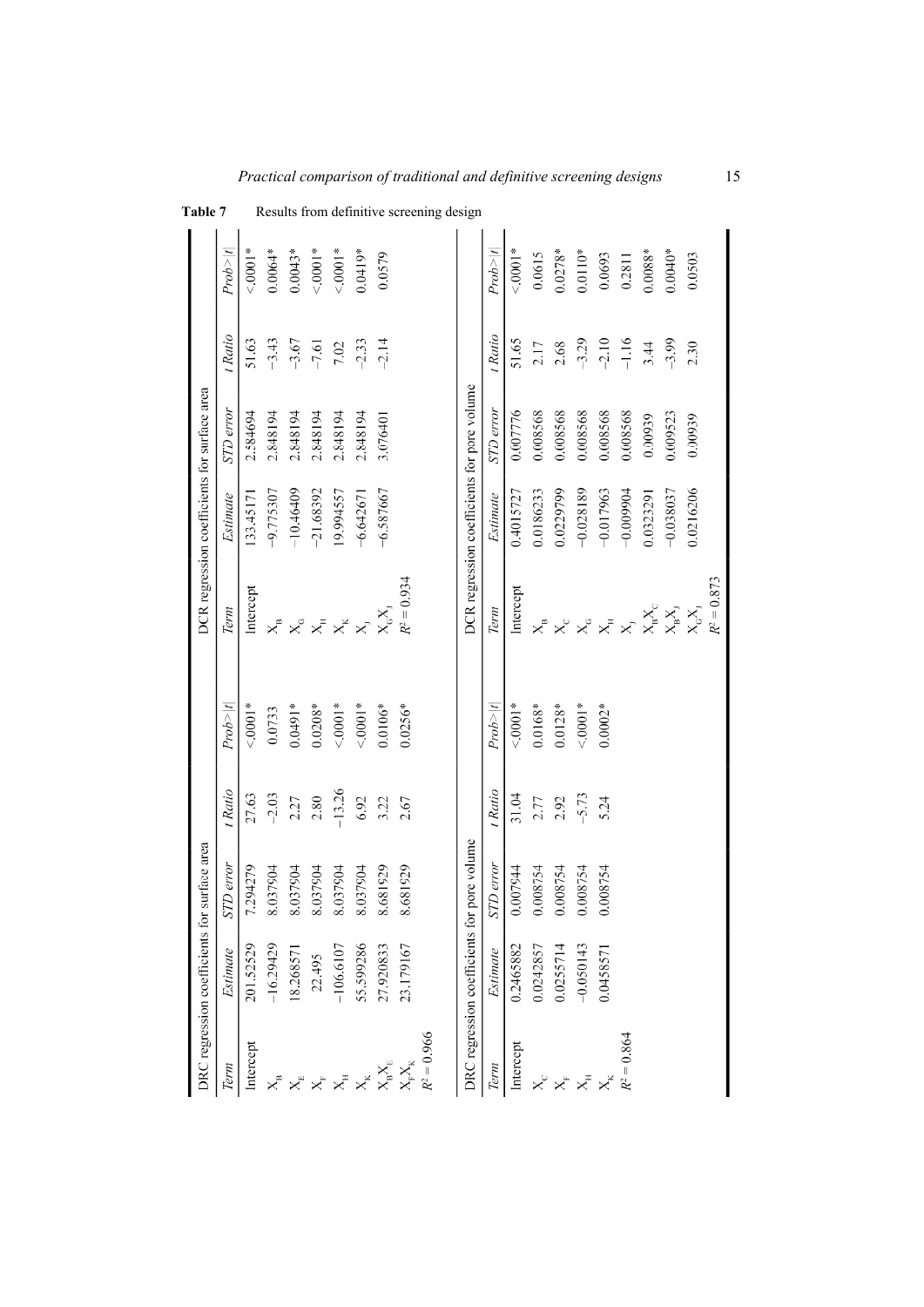|             |           | RC regression coefficients for pore diameter |               |           |               | DCR regression coefficients for pore diameter |                  |         |            |
|-------------|-----------|----------------------------------------------|---------------|-----------|---------------|-----------------------------------------------|------------------|---------|------------|
| erm         | Estimate  | <b>STD</b> error                             | t Ratio       | Prob> t   | Term          | Estimate                                      | <b>STD</b> error | t Ratio | Prob >  t  |
| ntercept    | .0333333  | 0.83611                                      |               | $0001*$   | Intercept     | 1.800588                                      | 0.358826         | 32.89   | $.0001*$   |
|             | 0.7663571 | 0.387044                                     | $\frac{8}{6}$ | 0.733     |               | 2.1192857                                     | 0.395407         | 5.36    | $0.0002*$  |
|             | 0.868643  | 0.387044                                     | $-2.24$       | 1.0464*   |               | 0.6421429                                     | 0.395407         |         | 0.1327     |
|             | 1.7356429 | 0.387044                                     | $\frac{8}{1}$ | 0.0839    |               | 1.3792857                                     | 1.395407         | 0.96    | 0.3581     |
|             | .1579286  | 0.387044                                     | 8.16          | $0000$ *  | $X_{B}X_{E}$  | 4245714                                       | 0.433147         | 3.29    | $0.0072*$  |
|             | 1.6544524 | 0.921349                                     | 2.88          | $0.0149*$ | $X_{E}X_{H}$  | $-1.932571$                                   | 0.433147         | $-4.46$ | $0.0010**$ |
| $R^2=0.888$ |           |                                              |               |           | $R^2 = 0.862$ |                                               |                  |         |            |
|             |           |                                              |               |           |               |                                               |                  |         |            |

Table 7 Results from definitive screening design (continued)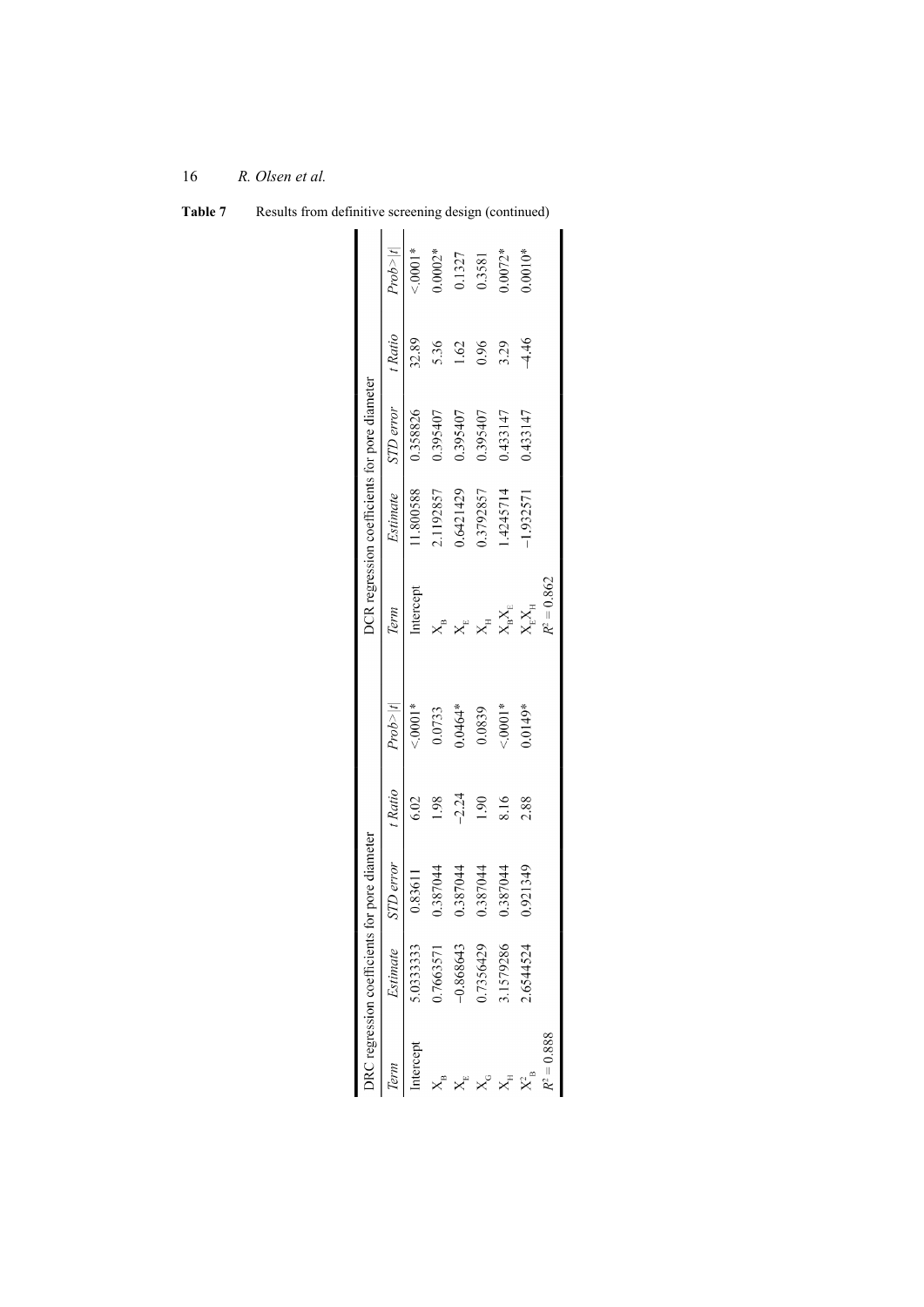# **7 Comparison of models from 2***k-p* **and definitive screening designs**

The two definitive screening designs required a total of 34 experiments  $(17+17)$ , while the  $2^{10-6}_{III}$  fractional factorial design took only 16 experiments. There were only four factors found to have significant effects on the three responses in the fractional factorial designs, and the fitted models were not accurate enough to accurately predict the input factor settings necessary to produce a wide enough range of pore volume needed for different applications. The remainder of this section discusses the additional factors and interactions found in the prediction models fit to the data from the definitive screening designs and how they improved the predictions.

Table 8 indicates the terms in the models fit to both the fractional factorial design and the definitive screening designs. The left column shows the abbreviation for factors and interaction terms in the models. The columns indicate to which design and response the model was fit. For example, the FF column indicates the model fit to the original fractional factorial design, and the DSD (DRC) column indicates the model fit to the definitive screening design used on the DRC (dry→rinse→calcine) process, etc. The + or − signs in the body of the table indicate the signs of the coefficients in the models. Signs followed by a superscript NS were not significant at the 0.05 level but were retained in the model to preserve effect heredity. It can be seen that all the effects (and the direction of effects) found significant in the original fractional factorial design are again confirmed by being found significant in the definitive screening designs. In addition, many other effects were found to be significant in the definitive screening designs and increased the predictive value of the models.

|                                |        | Surface area        |                     |     | Pore volume         |                     |      | Pore diameter       |                     |
|--------------------------------|--------|---------------------|---------------------|-----|---------------------|---------------------|------|---------------------|---------------------|
| Model term                     | FF     | <b>DSD</b><br>(DRC) | <b>DSD</b><br>(DCR) | FF  | <b>DSD</b><br>(DRC) | <b>DSD</b><br>(DCR) | FF   | <b>DSD</b><br>(DRC) | <b>DSD</b><br>(DCR) |
| Calc. temp $(H)$               | -      | -                   | —                   |     | -                   | $\mathbb{R}^N$      |      | $\qquad \qquad +$   | $+ ^{\mathrm{NS}}$  |
| Dry temp $(F)$                 | $^{+}$ | $^{+}$              |                     |     | $\qquad \qquad +$   |                     |      |                     |                     |
| Amt. $H_2O(C)$                 |        |                     |                     |     | $\qquad \qquad +$   | $\qquad \qquad +$   |      |                     |                     |
| Speed H <sub>2</sub> O add (B) |        | $\_$ NS $\,$        |                     |     |                     | $+$ <sup>NS</sup>   |      | $+^{NS}$            | $^{+}$              |
| Calc. ramp $(G)$               |        |                     |                     |     |                     |                     |      | $+$ <sup>NS</sup>   |                     |
| Mole % Al $(K)$                |        | $^{+}$              | $\qquad \qquad +$   |     | $\qquad \qquad +$   |                     |      |                     |                     |
| Calc. time $(J)$               |        |                     |                     |     |                     | $\_$ NS $\,$        |      |                     |                     |
| Dry time $(E)$                 |        | $\qquad \qquad +$   |                     |     |                     |                     |      |                     | $+$ <sup>NS</sup>   |
| $(B^2)$                        |        |                     |                     |     |                     |                     |      | $^{+}$              |                     |
| (BC)                           |        |                     |                     |     |                     | $^{+}$              |      |                     |                     |
| (BJ)                           |        |                     |                     |     |                     |                     |      |                     |                     |
| (GJ)                           |        |                     |                     |     |                     | $^{+}$              |      |                     |                     |
| (BE)                           |        | $^+$                |                     |     |                     |                     |      |                     | $+$                 |
| (EH)                           |        |                     |                     |     |                     |                     |      |                     |                     |
| (FK)                           |        | $\qquad \qquad +$   |                     |     |                     |                     |      |                     |                     |
| S                              | 83     | 30                  | 11                  | .12 | .0033               | .0032               | 2.84 | 1.44                | 1.48                |

| Table 8 | Comparison of models |  |
|---------|----------------------|--|
|         |                      |  |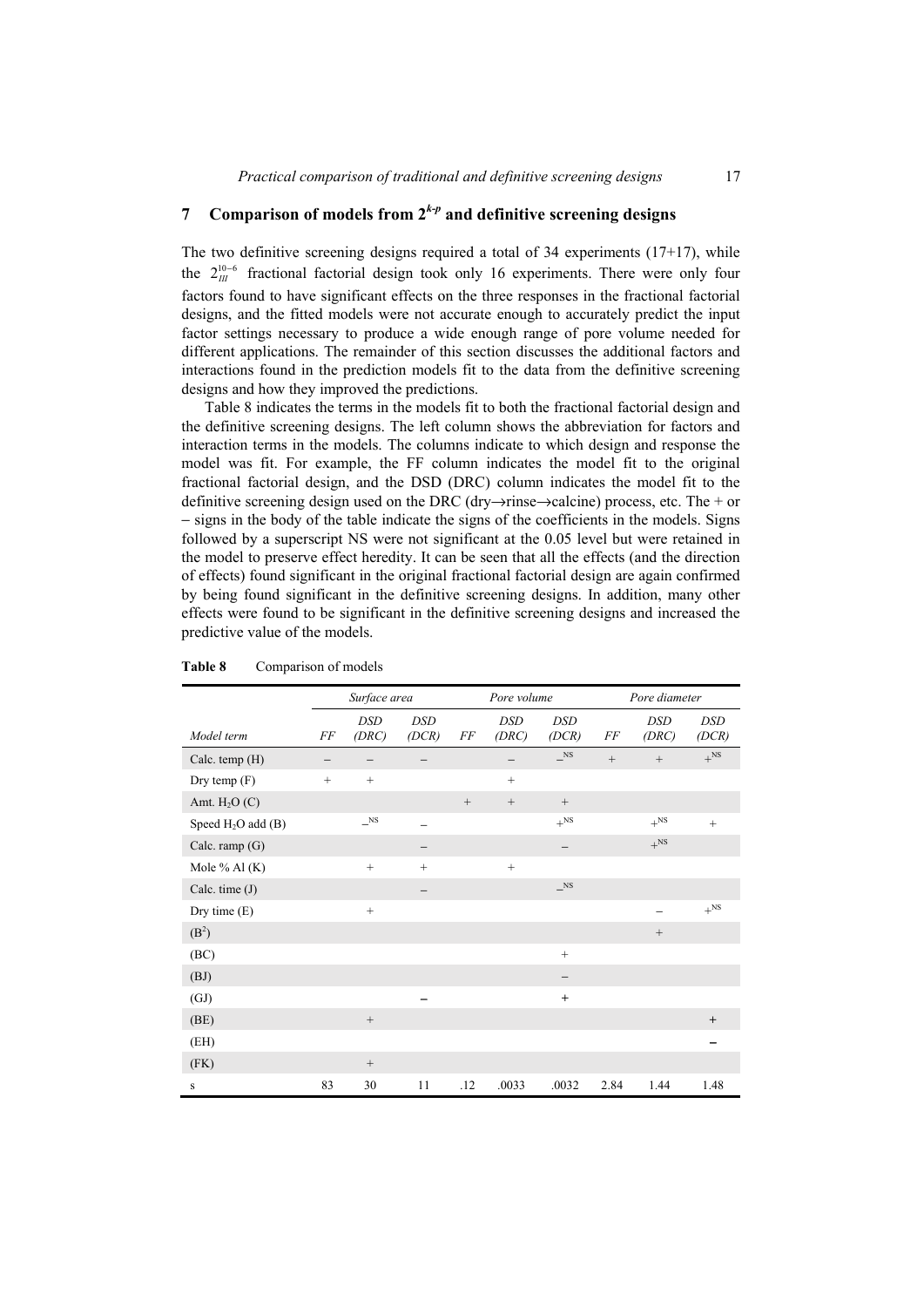It can be seen in the table that factor B (Speed of  $H<sub>2</sub>O$  addition) did not have a significant effect on any of the three responses in the models fit to the data from the fractional factorial design (even though it had the third largest effect on pore diameter). However, in the definitive screening designs, it did have significant effects. For the DRC (dry→rinse→calcine) process, it had a negative effect on the surface area and a positive and quadratic effect on pore diameter. For the DCR (dry→calcine→rinse) process, it had a somewhat negative effect on surface area that depended on the level of factor E (Drying time). It had a positive effect on pore volume that depended on the level of factor C (Amount of  $H<sub>2</sub>O$ ), and it had a positive effect on pore diameter that depended on the level of factor E (Drying time).

It can be seen that factor G (Calcination ramp rate) was not found to have any significant effects on any of the three responses in the fractional factorial design. However, it also had significant effects in the definitive screening designs. In the DCR (dry→calcine→rinse) process, it had a significant negative effect on both pore volume and pore diameter that depended on the level of factor J - Calcination time.

Factor K (Mole % Al) did not have a significant effect on any response in the fractional factorial design, but it did have significant effects on surface area and pore volume in the definitive screening designs. In the DRC (dry→rinse→calcine) process, it had a positive effect on surface area that depended on the level of factor F (Drying Temp.), and it had a positive effect on pore volume. It also had a positive effect on surface area in the DCR (dry→calcine→rinse) process.

In the definitive screening design conducted on the DCR (dry→calcine→rinse) process, factor J (Calcination time) had a negative effect on surface area that depended on the level of factor G (Calcination ramp rate), and it had a somewhat negative effect on pore volume that depended on the levels of both factors B (Speed of H<sub>2</sub>O addition) and G. Again, factor J did not have any significant effect on the responses in the fractional factorial design.

Finally, although factor E (Drying time) had no significant effects on the responses in the fractional factorial design, it did in the definitive screening designs. For experiments conducted with the DRC (dry→rinse→calcine) process, it had a positive effect on surface area that depended on the level of factor B (Speed of H2O addition), and it had a negative effect on pore volume. For experiments conducted in the DCR (dry→calcine→rinse) process, it had a somewhat positive effect on pore diameter that depended on the level of both factors B and H (Calcination Temp.).

Including these additional factors and interactions to the models fit to the definitive screening designs improved the accuracy of predicting pore volume by reducing the root mean square error (s) (shown at the bottom of Table 8) by more than 70%. Confirmation trials were shown in Olsen et al. (2014) to verify the accuracy of the prediction equations. A comparison of the 95% predicted intervals for pore volume on these trials between the equation fit to the fractional factorial design and the equations fit to the definitive screening designs are shown in Figure 6. In addition, the results of the confirmation trials are also shown in the figure.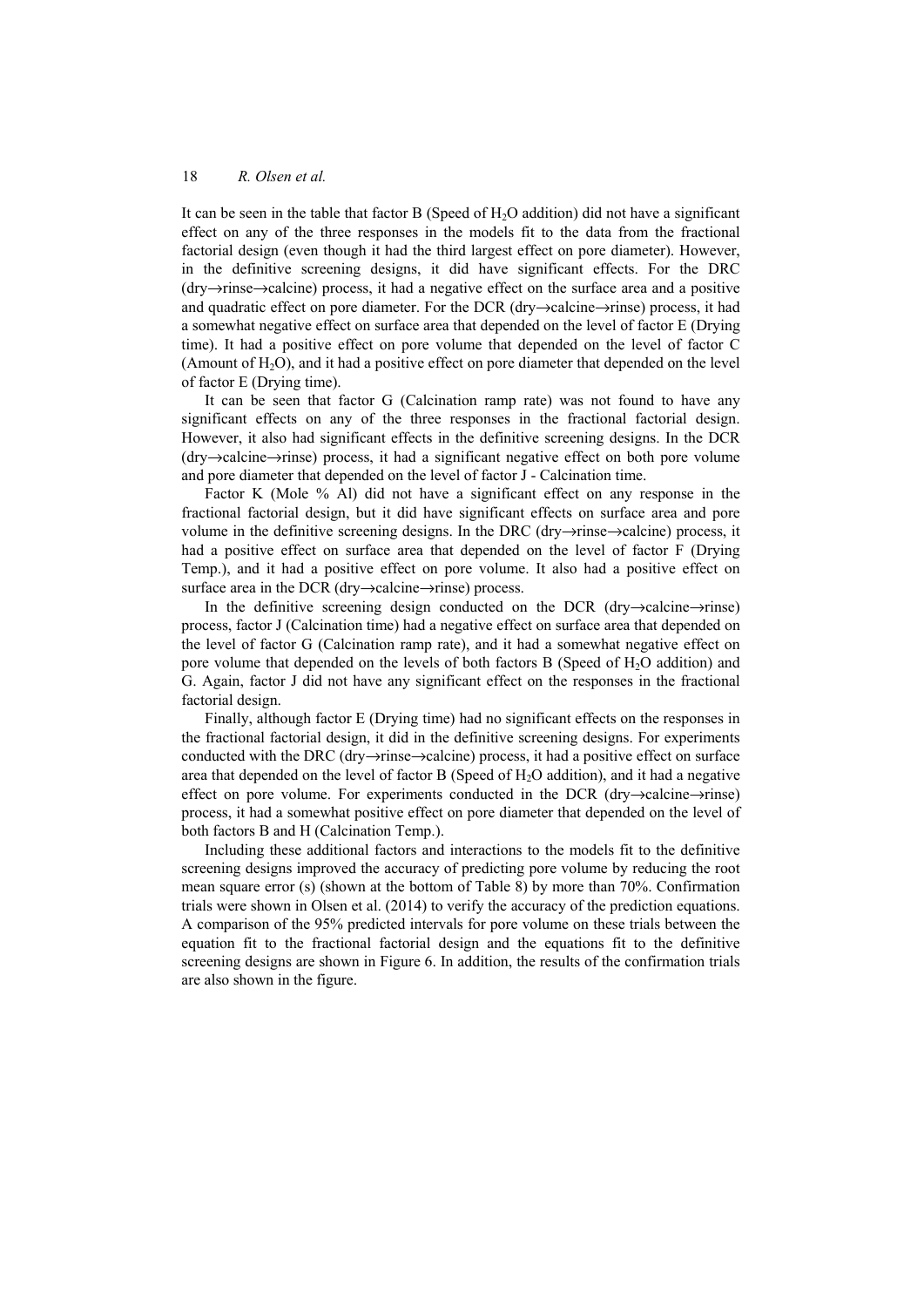

Figure 6 Predicted pore volume from confirmation experiments

 $\sqrt[3]{}$  Prediction Interval from FF  $\sqrt[3]{}$  Prediction Interval from DSD • Confirmation Results

The graph on the left side of the figure shows predictions intervals and the result of confirmation experiments for the DRC (dry→rinse→calcine) process. The grey lines show the prediction intervals obtained from the model fit to the fractional factorial design. These intervals were wide and the predicted values were constant because factor C was constant in these confirmation trials, and it was the only factor beside rinse order found to affect pore volume in the fractional factorial design. The black lines show the prediction intervals from the model fit to the definitive screening design. The predicted pore volumes from this model are lower for trials 3, 4 and 5 because the level of factor H (Calcination Temp) was increased and the level of factor F (Drying Temp.) was decreased during these trials. These two factors had significant effects on pore volume in the model for the DRC process.

The graph on the right side of the figure shows prediction intervals and the result of confirmation experiments for the DCR (dry→calcine→rinse) process. The grey lines show the prediction intervals obtained from the model fit to the fractional factorial design. Again, these intervals were wide and the predicted values were constant because factor C was constant in these confirmation trials. The black lines show the prediction intervals from the model fit to the definitive screening design, and it can be seen that this model did a much better job of predicting the results of these confirmation trials.

Although the results of the confirmation trial fall within nearly all the prediction intervals obtained from the models fit to the data from both the fractional factorial design and the definitive screening designs, the range of predicted pore volume (0.19–0.59) is much greater from the models fit to the definitive screening designs than the range of predicted values (0.40–0.65) from the model fit to fractional factorial design. Therefore, the models fit to the definitive screening designs are much more useful for identifying process conditions useful for catalyst applications requiring large or small pore volume. The width of the prediction intervals from the models fit to the definitive screening designs are also much narrower that those obtained from the model fit to the fractional factorial design.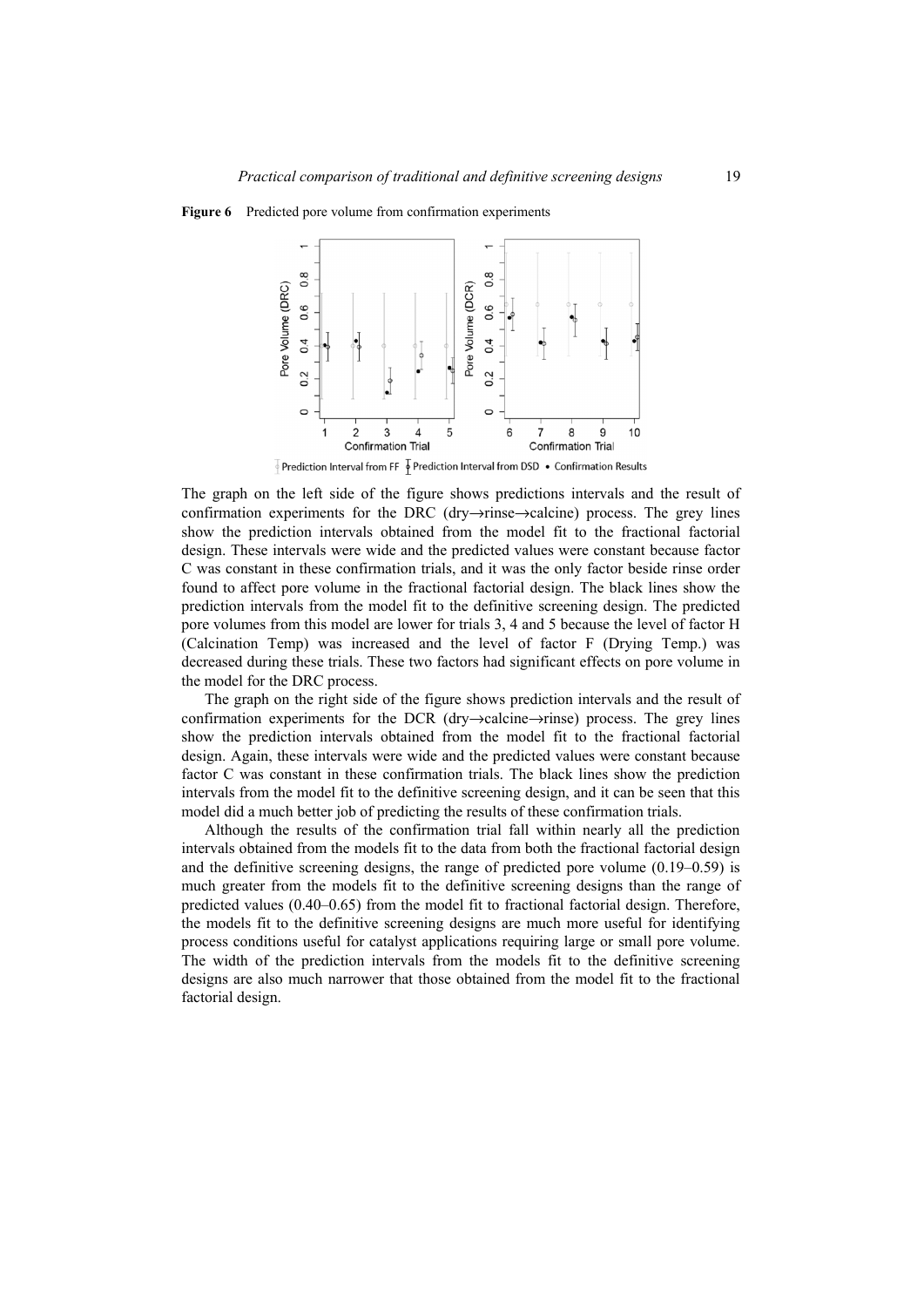#### **8 Comparison of results from definitive screening designs to potential results from traditional follow-up experiments to the 2***k-p* **design**

The two definitive screening designs required a total of 34 experiments, which was no more than would have been required using either of the two more traditional approaches for running follow-up experiments described in Section 4.

From the models fit to the definitive screening designs, seven of the original 10 factors were found to have significant effects on one or more of the three responses, and several interaction effects and one quadratic effect were found to be significant. If the assumption had been made that only factors C, D, F and H were important enough to vary in follow-up experiments to the original fractional factorial design, three important factors and all of the interactions and the quadratic term would have been missed. The ranges on factors B, C, G and K were increased in the definitive screening designs, and this could be another reason that factors B, G, K and interactions with these factors were found to be significant. Follow-up experiments using the mirror image design on all factors may not have detected these effects using the original range of factor levels.

### **9 Discussion and insights**

Section 7 compared the equations and predictions made from the fractional factorial design to the equations and predictions made from the two definitive screening designs. With roughly twice the number of experiments required to investigate one less factor, and expanded ranges on four factors, it was clear that the equations fit to the results of the definitive screening designs were more useful for the intended application and were more accurate in predicting the results of the 10 confirmation experiments. With more data, the results from the definitive screening designs not only confirmed the major findings of the fractional factorial designs but identified additional important factors and allowed for more accurate prediction equations to be fit. Of course, the accuracy of the equations fit to the data from the fractional factorial designs could have been improved by conducting follow-up experiments. However, for the situation we studied, the number of required follow-up experiments could have been as many or more than those required by the definitive screening designs.

When there are multiple responses and the set of factors that affect each of these responses is different, the job of determining how to augment a resolution III fractional factorial screening design becomes much more difficult. Most textbooks on experimental design only illustrate traditional approaches to augmenting a fractional factorial design when there is only one response of interest. We considered two possible approaches to augmenting the fractional factorial design, and the first approach (which would have required fewer follow-up experiments) would not have been effective. On the other hand, using the definitive screening design for follow-up experiments worked quite well. Therefore, in situations like this with multiple responses and different sets of factors found to affect each response in an initial screening experiment, we would recommend the use of a definitive screening experiment in place of traditional follow-up experiments to a resolution III design.

In screening designs, it is important to vary the continuous factors over a wide range so that their effects can be identified above the level of the experimental error. However, if there are curvilinear relationships or diminishing returns as factor levels are increased,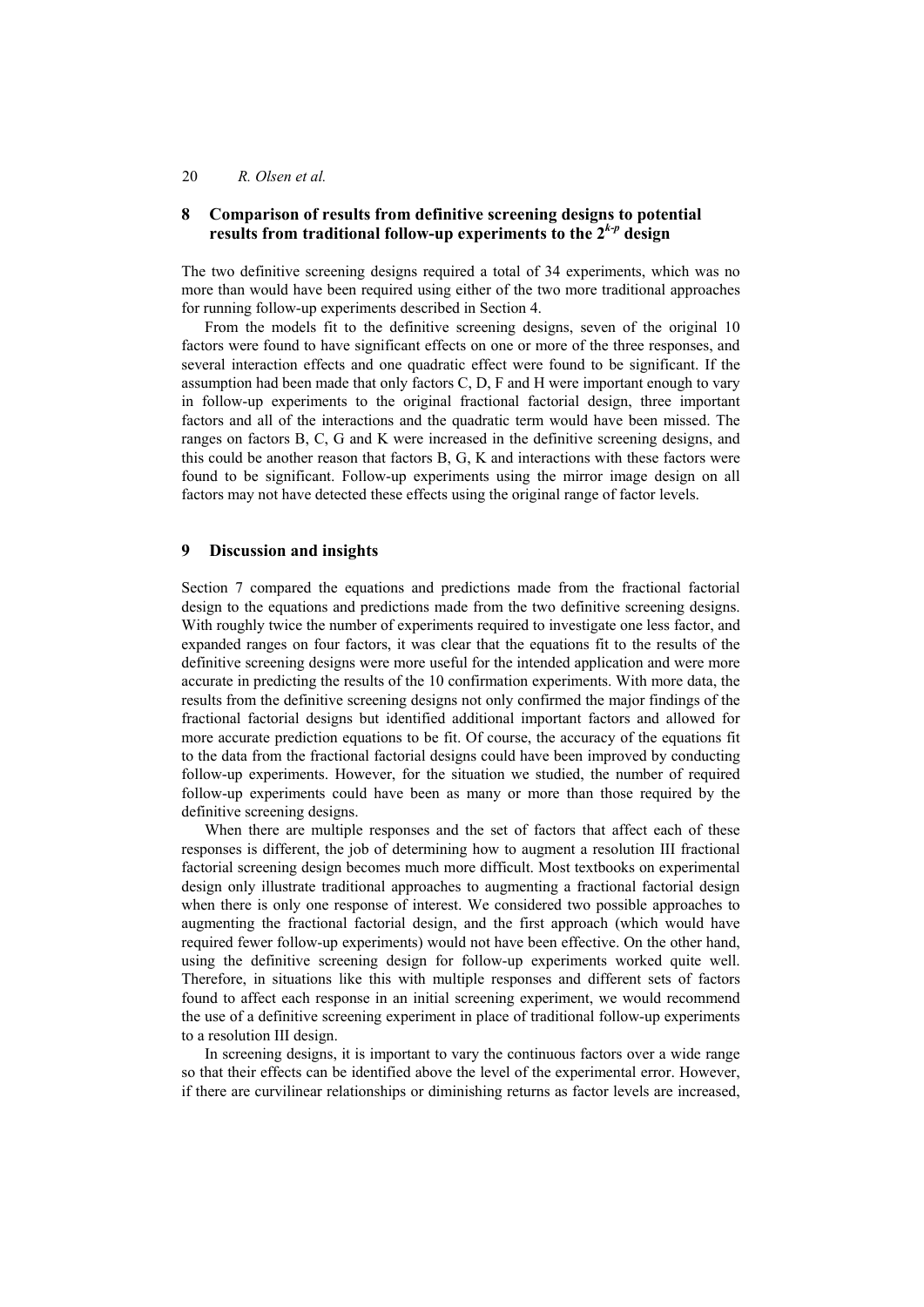a wider range of factor settings in a two-level design may actually decrease the power for detecting an effect. Therefore, in the case where curvilinear relationships are suspected from the outset, the definitive screening design may be a better choice than a resolution III two-level design for initial screening.

We believe traditional resolution III two-level screening experiments and sequential follow-up experiments are still valuable, especially when used in early stages of investigations or where many of the factors are binary and can only be turned on or off. Resolution III designs are extremely efficient in terms of the number of runs required and will waste the fewest resources when experimenters are learning how to vary factor levels and measure appropriate responses. Additionally, if there is only one response (or a consistent set of important factors for all responses), there may only be a minimal number of follow-up experiments required to augment a resolution III design to allow fitting an adequate optimisation model.

On the other hand, if the research is at a stage where a majority of factors can be varied over a continuous range or quadratic relationships are suspected, we would recommend using the definitive screening designs over the traditional resolution IV or V two-level screening designs. Resolution V designs require more runs than definitive screening designs and they are rarely needed because all two-factor interactions are usually not important. There is inherently more confounding among two-factor interactions in resolution IV designs, and unlike definitive screening designs, they are inadequate for estimating quadratic effects.

The central composite or Box-Behnken designs traditionally used when collecting data to fit curvilinear models require many more runs than a definitive screening design. For example, a definitive screening design with nine factors requires only 19 experiments, while a central composite or Box-Behnken design would require 130–156 experiments. This is because these traditional response surface designs allow estimation of all coefficients in the general quadratic model, while in the definitive screening designs two-factor interactions and quadratic effects are partially confounded. If more than six factors are under study, the extra experiments needed for a traditional response surface design are rarely needed because all two-factor interactions and quadratic effects are usually not important. Therefore, with six or more factors, we would recommend starting with a definitive screening design rather than a traditional response surface design. If after analysis of the data from a definitive screening design, a simple and adequate model cannot be determined (as in the example presented in this paper), the design can be augmented to maximise the determinant of *X*′*X* as discussed in Section 4 of this paper, or better yet to maximise the I-optimality as described by Jones and Goos (2012).

Definitive screening designs cannot be analysed in the same way as traditional fractional factorial designs by looking at a graphical display (i.e., normal plot or Lenth plot) of an independent set of orthogonal effect contrasts. This may make those used to the traditional designs uncomfortable. However, we found the identification of a useful model involving main effects, two-factor interactions, and quadratic terms to be fairly straightforward using Jones and Nachtsheim (2011)'s modified forward stepwise regression.

Based on our experience, we cannot say that traditional resolution III fractional factorial screening experiments are now obsolete. Nor can we say that definitive screening designs should completely replace the traditional approach for finding a model good enough to identify optimum operating conditions or to make useful predictions. We